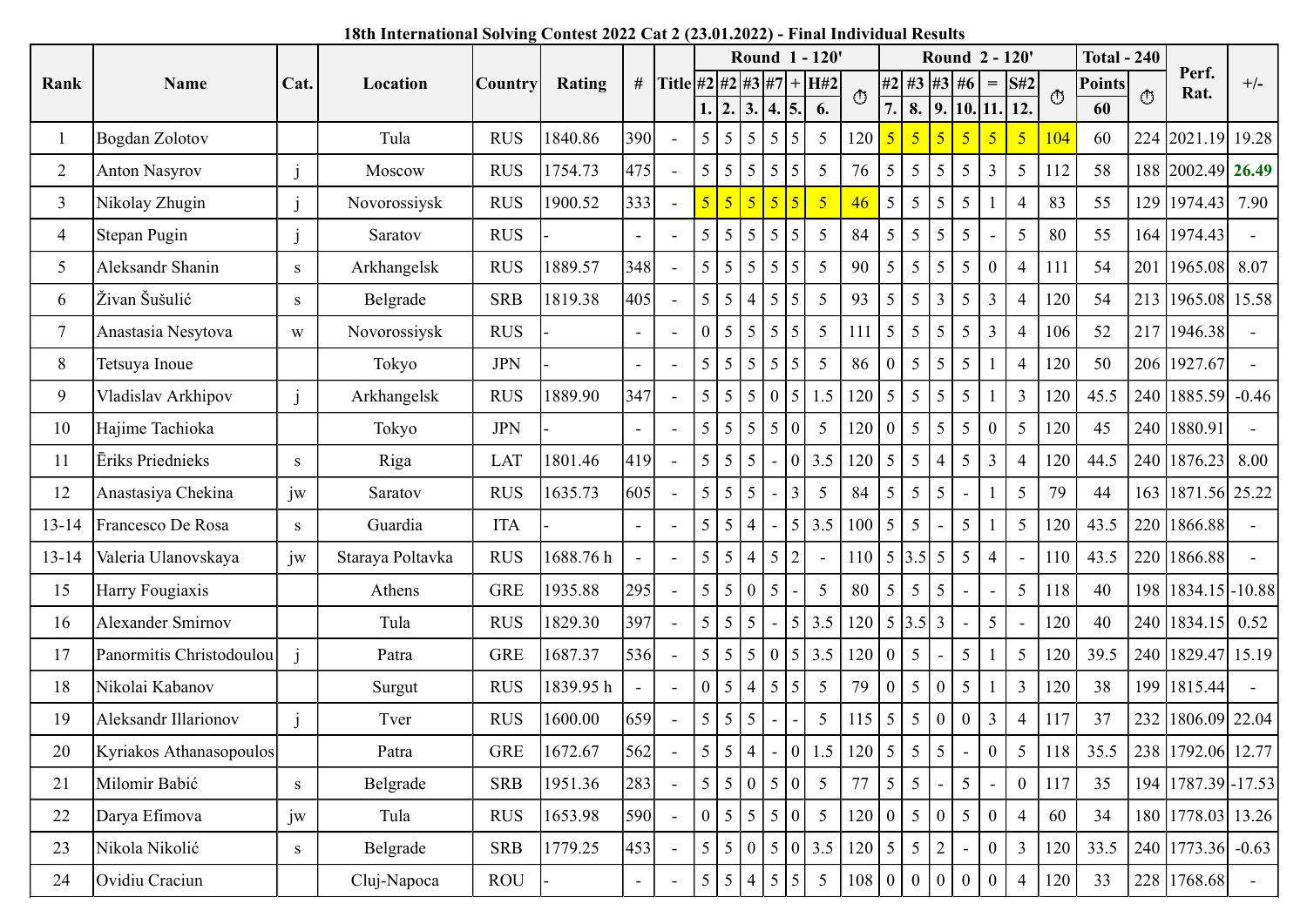| Round 1 - 120'<br>Round 2 - 120'<br><b>Total - 240</b><br>Perf.<br># Title #2 #2 #3 #7 + H#2<br>$#2$ #3 #3 #6<br>Cat.<br>$=$ S#2<br>$+/-$<br><b>Points</b><br>Name<br>Rating<br>Rank<br>Location<br>Country<br>Rat.<br>$\circ$<br>$\circ$<br>O<br>$\boxed{7.}$ 8. $\boxed{9.}$ 10. 11. 12.<br>1.  2.  3.  4.  5.<br>6.<br>60<br>$5\overline{)}$<br>224<br>105<br>32<br>1759.33<br><b>RUS</b><br>$5 \mid 5 \mid 2 \mid 0$<br>119<br>$\vert 5 \vert 0 \vert$<br>$\mathfrak{Z}$<br>$\overline{2}$<br>25<br><b>Artyom Nesytov</b><br>Novorossiysk<br>$\overline{5}$<br>$\sim$<br>$\sim$<br>$\begin{bmatrix} 5 & 5 & 0 & 3 & 1.5 & 120 & 5 & 5 & 3 \end{bmatrix}$<br>120<br>Rafael Ibragimov<br><b>RUS</b><br>$\mathbf{0}$<br>31.5<br>240 1754.65<br>3<br>26<br>Salavat<br>$\Omega$<br>$\sim$<br>5   5   5   5   0   1.5<br>55<br>175 1745.30<br>$120$ 0<br>Sietske Greeuw<br><b>NED</b><br>30.5<br>27<br>$\vert 5 \vert$<br>$\overline{4}$<br>Luxembourg<br>W<br>$\blacksquare$<br>5<br>30.5<br>jw<br><b>RUS</b><br>$0 \mid 5 \mid 0 \mid 5 \mid 5 \mid 1.5$<br>80<br>120<br>200 1745.30<br>28<br>$\boldsymbol{0}$<br>Ul'yana Kolodchenko<br>Slavyansk-na-Kubani<br>5<br>$\sim$<br>5 <sup>5</sup><br><b>RUS</b><br>1674.48 h<br>$5 \mid 5 \mid 5 \mid 0$<br>$120$ 0<br>118<br>238 1740.63<br>29<br>30<br><b>Alexander Petrov</b><br>Orenburg<br>$\vert 5 \vert 0 \vert$<br>$\bf{0}$<br>$\overline{5}$<br>$\sim$<br>$\blacksquare$<br>$\sim$<br>5 <sup>5</sup><br>510<br>$5 \mid 5$<br>120<br>30<br>239 1740.63 2.62<br>30<br>Egmond-Gabriel Dulman<br><b>ROU</b><br>1716.13<br>119<br>Cluj-Napoca<br>5<br>$\overline{5}$<br>5<br>$\vert$ () $\vert$<br>$\sim$<br>$\sim$<br>$\overline{\phantom{a}}$<br>234<br>Nikola Kos<br>$5\overline{)}$<br>$5\overline{)}$<br>1721.92<br>31<br><b>CRO</b><br>$5 \mid 5$<br>13 <sup>1</sup><br>117<br>28<br>117<br>$\overline{5}$<br>Zagreb<br>$\overline{0}$<br>l 0<br>$\blacksquare$<br>$\sim$<br>$\sim$<br>27.5<br>$240$ 1717.24 6.30<br>1658.33<br>  5   5   5   -   0   3.5   120   5   0   1  <br>Stasis Granauskis<br>Riga<br>585<br>3   120<br>LAT<br>32<br>$\sim$<br>S<br>$\sim$<br>$\sim$<br>$5\overline{)}$<br>$116 \mid 5 \mid 0 \mid 3 \mid$<br>27<br>225 1712.57<br>$0 \mid 5 \mid 4 \mid$<br>109<br><b>RUS</b><br>$\overline{4}$<br>33<br>Mikhail Shkoda<br>Ivanovo<br>$\blacksquare$<br>$\sim$ $-$<br>$\sim$<br>5 <sup>5</sup><br>26.5<br>237 1707.89 7.43<br>1638.40<br>600<br>$0 \mid 5 \mid 0 \mid 0 \mid 5 \mid 3.5$<br>$\overline{0}$<br>$\overline{3}$<br>GRE<br>$120 \mid 5 \mid 0 \mid 0 \mid$<br>117<br>Konstantinos Koutras<br>34<br>Patra<br><b>JPN</b><br>$5 \mid 5 \mid 3$<br>$\mathfrak{Z}$<br>120<br>26<br>240 1703.22<br>Hidekazu Takagi<br>$120$ 0<br>$\mathbf{0}$<br>35<br>Tokyo<br>$-1.5$ <sup>1</sup><br>5<br>$\sim$<br>$\blacksquare$<br>$\sim$<br>$\sim$<br>jw<br>60   5   1.5   4  <br>37<br>97<br>1698.54<br><b>RUS</b><br>$\boldsymbol{0}$<br>25.5<br>Mariya Karpekina<br>$5 \mid 5 \mid 5$<br>l o I<br>$\overline{0}$<br>36<br>Dalnegorsk<br>$\mathbf{0}$<br>$\sim$<br>jw<br>$5 \mid 5 \mid 5 \mid$<br>87<br>147 1698.54<br>1864.85h<br>60   5   1.5   4  <br>25.5<br>37<br>Asya Savchenko<br>Dalnegorsk<br><b>RUS</b><br> 0 <br>$\overline{0}$<br>$\overline{0}$<br>$\sim$<br>$\sim$<br>851<br>jw<br>107<br>$\vert 5 \vert 5 \vert$<br>220 1693.86 18.13<br>1524.29<br>25<br>Mariya Kiseleva<br>RUS<br> 0 <br>10 <sup>7</sup><br>113<br>38<br>Ivanovo<br>$\equiv$<br>$\sim$<br>$\overline{\phantom{a}}$<br>jw<br>120<br>25<br>Nora Berdalović<br>5   5   5   0   5<br>$120 \mid 5 \mid$<br>240 1693.86<br>39<br>Zagreb<br>CRO<br>$\sim$<br>$\sim$<br>$\sim$<br>$\sim$<br>$\overline{\phantom{a}}$<br>798<br>jw<br>3.5<br>236 1689.19 10.59<br>1590.13<br>$5\overline{)}$<br>120<br>24.5<br>Tatyana Illarionova<br>RUS<br>$0 \mid 5 \mid 0 \mid$<br>$116 \mid 5 \mid 5 \mid 0 \mid$<br>$\boldsymbol{0}$<br>Tver<br>40<br>$\sim$<br>3   1.5   119   5   5   3<br>120<br>$\overline{0}$<br>24.5<br>239 1689.19<br><b>RUS</b><br>Matvei Fomenko<br>Salavat<br>$\mathbf{0}$<br>5 0 <br>41<br>$\sim$<br>jw<br>$3 \mid 1.5$<br>$120 \mid 5 \mid 5 \mid 0 \mid$<br>$\boldsymbol{0}$<br>120<br>24.5<br>240 1689.19<br><b>RUS</b><br>Viktoria Sipetina<br>Salavat<br>$0 \mid 5 \mid 4 \mid$<br>42<br>$\sim$<br>$\overline{\phantom{a}}$<br>120<br>240 1679.84<br><b>RUS</b><br>$3 \mid 1.5$<br>$120 \mid 5 \mid 5 \mid 3$<br>23.5<br>$43 - 46$<br>Vlad Dorofeev<br>Salavat<br>$\vert 5 \vert 0 \vert$<br>$\theta$<br>$3 \mid 1.5$<br>23.5<br>240 1679.84<br><b>RUS</b><br>$0 \mid 5 \mid 0 \mid$<br>$120 \mid 5 \mid 5 \mid 3$<br>$\overline{0}$<br>120<br>$43 - 46$<br>Linar Faizullin<br>Salavat<br>$\blacksquare$<br>$5 \mid 5 \mid 5 \mid 0 \mid 5 \mid 3.5$<br>120 0 0 <br>$\vert 0 \vert$<br>$\overline{0}$<br>120<br>23.5<br>240 1679.84<br><b>RUS</b><br>43-46 Roman Mishchenko<br>Surgut<br>$\sim$<br>$\sim$<br>$5 \mid 5 \mid 5 \mid 0 \mid 5 \mid 3.5$<br>$\vert 0 \vert$<br>23.5<br>240 1679.84<br>$120$ 0<br>$\overline{0}$<br>120<br>43-46 Pavel Salmin<br><b>RUS</b><br>Surgut<br>$\blacksquare$<br>$\sim$<br>$\overline{3}$<br>179 1675.16<br><b>UKR</b><br>$120 \mid 5$<br>59<br>23<br>$0 \mid 5 \mid 5$<br>47<br>Oleksandr Govorun<br>Poltava<br>$\vert 5 \vert$<br>$\blacksquare$<br>$\sim$<br>$\sim$<br>$\overline{\phantom{a}}$<br>$5 \mid 5 \mid 5 \mid 0 \mid 0 \mid$<br>120<br>23<br>$\mathbf{0}$<br>$\overline{3}$<br>240 1675.16<br>48<br>Yuri Ruchkin<br><b>RUS</b><br>$120$ 0<br>151<br>Tula<br>$\sim$<br>$\sim$<br>$\sim$<br>$\sim$<br>GRE<br>632<br>$5 \mid 5 \mid -$<br>3.5<br>1615.95<br>120<br>22.5<br>240 1670.48 5.83<br>$120$ 0<br>$(1.5)^{1}$<br>Sotiris Christodoulou<br>Patra<br>49<br>$\overline{4}$<br>$\sim$<br>$\sim$ |  |  |  |  |  |  |  |  |  |  |  |  |
|----------------------------------------------------------------------------------------------------------------------------------------------------------------------------------------------------------------------------------------------------------------------------------------------------------------------------------------------------------------------------------------------------------------------------------------------------------------------------------------------------------------------------------------------------------------------------------------------------------------------------------------------------------------------------------------------------------------------------------------------------------------------------------------------------------------------------------------------------------------------------------------------------------------------------------------------------------------------------------------------------------------------------------------------------------------------------------------------------------------------------------------------------------------------------------------------------------------------------------------------------------------------------------------------------------------------------------------------------------------------------------------------------------------------------------------------------------------------------------------------------------------------------------------------------------------------------------------------------------------------------------------------------------------------------------------------------------------------------------------------------------------------------------------------------------------------------------------------------------------------------------------------------------------------------------------------------------------------------------------------------------------------------------------------------------------------------------------------------------------------------------------------------------------------------------------------------------------------------------------------------------------------------------------------------------------------------------------------------------------------------------------------------------------------------------------------------------------------------------------------------------------------------------------------------------------------------------------------------------------------------------------------------------------------------------------------------------------------------------------------------------------------------------------------------------------------------------------------------------------------------------------------------------------------------------------------------------------------------------------------------------------------------------------------------------------------------------------------------------------------------------------------------------------------------------------------------------------------------------------------------------------------------------------------------------------------------------------------------------------------------------------------------------------------------------------------------------------------------------------------------------------------------------------------------------------------------------------------------------------------------------------------------------------------------------------------------------------------------------------------------------------------------------------------------------------------------------------------------------------------------------------------------------------------------------------------------------------------------------------------------------------------------------------------------------------------------------------------------------------------------------------------------------------------------------------------------------------------------------------------------------------------------------------------------------------------------------------------------------------------------------------------------------------------------------------------------------------------------------------------------------------------------------------------------------------------------------------------------------------------------------------------------------------------------------------------------------------------------------------------------------------------------------------------------------------------------------------------------------------------------------------------------------------------------------------------------------------------------------------------------------------------------------------------------------------------------------------------------------------------------------------------------------------------------------------------------------------------------------------------------------------------------------------------------------------------------------------------------------------------------------------------------------------------------------------------------------------------------------------------------------------------------------------------------------------------------------------------------------------------------------------------------------------------------------------------------------------------------------|--|--|--|--|--|--|--|--|--|--|--|--|
|                                                                                                                                                                                                                                                                                                                                                                                                                                                                                                                                                                                                                                                                                                                                                                                                                                                                                                                                                                                                                                                                                                                                                                                                                                                                                                                                                                                                                                                                                                                                                                                                                                                                                                                                                                                                                                                                                                                                                                                                                                                                                                                                                                                                                                                                                                                                                                                                                                                                                                                                                                                                                                                                                                                                                                                                                                                                                                                                                                                                                                                                                                                                                                                                                                                                                                                                                                                                                                                                                                                                                                                                                                                                                                                                                                                                                                                                                                                                                                                                                                                                                                                                                                                                                                                                                                                                                                                                                                                                                                                                                                                                                                                                                                                                                                                                                                                                                                                                                                                                                                                                                                                                                                                                                                                                                                                                                                                                                                                                                                                                                                                                                                                                                                                                  |  |  |  |  |  |  |  |  |  |  |  |  |
|                                                                                                                                                                                                                                                                                                                                                                                                                                                                                                                                                                                                                                                                                                                                                                                                                                                                                                                                                                                                                                                                                                                                                                                                                                                                                                                                                                                                                                                                                                                                                                                                                                                                                                                                                                                                                                                                                                                                                                                                                                                                                                                                                                                                                                                                                                                                                                                                                                                                                                                                                                                                                                                                                                                                                                                                                                                                                                                                                                                                                                                                                                                                                                                                                                                                                                                                                                                                                                                                                                                                                                                                                                                                                                                                                                                                                                                                                                                                                                                                                                                                                                                                                                                                                                                                                                                                                                                                                                                                                                                                                                                                                                                                                                                                                                                                                                                                                                                                                                                                                                                                                                                                                                                                                                                                                                                                                                                                                                                                                                                                                                                                                                                                                                                                  |  |  |  |  |  |  |  |  |  |  |  |  |
|                                                                                                                                                                                                                                                                                                                                                                                                                                                                                                                                                                                                                                                                                                                                                                                                                                                                                                                                                                                                                                                                                                                                                                                                                                                                                                                                                                                                                                                                                                                                                                                                                                                                                                                                                                                                                                                                                                                                                                                                                                                                                                                                                                                                                                                                                                                                                                                                                                                                                                                                                                                                                                                                                                                                                                                                                                                                                                                                                                                                                                                                                                                                                                                                                                                                                                                                                                                                                                                                                                                                                                                                                                                                                                                                                                                                                                                                                                                                                                                                                                                                                                                                                                                                                                                                                                                                                                                                                                                                                                                                                                                                                                                                                                                                                                                                                                                                                                                                                                                                                                                                                                                                                                                                                                                                                                                                                                                                                                                                                                                                                                                                                                                                                                                                  |  |  |  |  |  |  |  |  |  |  |  |  |
|                                                                                                                                                                                                                                                                                                                                                                                                                                                                                                                                                                                                                                                                                                                                                                                                                                                                                                                                                                                                                                                                                                                                                                                                                                                                                                                                                                                                                                                                                                                                                                                                                                                                                                                                                                                                                                                                                                                                                                                                                                                                                                                                                                                                                                                                                                                                                                                                                                                                                                                                                                                                                                                                                                                                                                                                                                                                                                                                                                                                                                                                                                                                                                                                                                                                                                                                                                                                                                                                                                                                                                                                                                                                                                                                                                                                                                                                                                                                                                                                                                                                                                                                                                                                                                                                                                                                                                                                                                                                                                                                                                                                                                                                                                                                                                                                                                                                                                                                                                                                                                                                                                                                                                                                                                                                                                                                                                                                                                                                                                                                                                                                                                                                                                                                  |  |  |  |  |  |  |  |  |  |  |  |  |
|                                                                                                                                                                                                                                                                                                                                                                                                                                                                                                                                                                                                                                                                                                                                                                                                                                                                                                                                                                                                                                                                                                                                                                                                                                                                                                                                                                                                                                                                                                                                                                                                                                                                                                                                                                                                                                                                                                                                                                                                                                                                                                                                                                                                                                                                                                                                                                                                                                                                                                                                                                                                                                                                                                                                                                                                                                                                                                                                                                                                                                                                                                                                                                                                                                                                                                                                                                                                                                                                                                                                                                                                                                                                                                                                                                                                                                                                                                                                                                                                                                                                                                                                                                                                                                                                                                                                                                                                                                                                                                                                                                                                                                                                                                                                                                                                                                                                                                                                                                                                                                                                                                                                                                                                                                                                                                                                                                                                                                                                                                                                                                                                                                                                                                                                  |  |  |  |  |  |  |  |  |  |  |  |  |
|                                                                                                                                                                                                                                                                                                                                                                                                                                                                                                                                                                                                                                                                                                                                                                                                                                                                                                                                                                                                                                                                                                                                                                                                                                                                                                                                                                                                                                                                                                                                                                                                                                                                                                                                                                                                                                                                                                                                                                                                                                                                                                                                                                                                                                                                                                                                                                                                                                                                                                                                                                                                                                                                                                                                                                                                                                                                                                                                                                                                                                                                                                                                                                                                                                                                                                                                                                                                                                                                                                                                                                                                                                                                                                                                                                                                                                                                                                                                                                                                                                                                                                                                                                                                                                                                                                                                                                                                                                                                                                                                                                                                                                                                                                                                                                                                                                                                                                                                                                                                                                                                                                                                                                                                                                                                                                                                                                                                                                                                                                                                                                                                                                                                                                                                  |  |  |  |  |  |  |  |  |  |  |  |  |
|                                                                                                                                                                                                                                                                                                                                                                                                                                                                                                                                                                                                                                                                                                                                                                                                                                                                                                                                                                                                                                                                                                                                                                                                                                                                                                                                                                                                                                                                                                                                                                                                                                                                                                                                                                                                                                                                                                                                                                                                                                                                                                                                                                                                                                                                                                                                                                                                                                                                                                                                                                                                                                                                                                                                                                                                                                                                                                                                                                                                                                                                                                                                                                                                                                                                                                                                                                                                                                                                                                                                                                                                                                                                                                                                                                                                                                                                                                                                                                                                                                                                                                                                                                                                                                                                                                                                                                                                                                                                                                                                                                                                                                                                                                                                                                                                                                                                                                                                                                                                                                                                                                                                                                                                                                                                                                                                                                                                                                                                                                                                                                                                                                                                                                                                  |  |  |  |  |  |  |  |  |  |  |  |  |
|                                                                                                                                                                                                                                                                                                                                                                                                                                                                                                                                                                                                                                                                                                                                                                                                                                                                                                                                                                                                                                                                                                                                                                                                                                                                                                                                                                                                                                                                                                                                                                                                                                                                                                                                                                                                                                                                                                                                                                                                                                                                                                                                                                                                                                                                                                                                                                                                                                                                                                                                                                                                                                                                                                                                                                                                                                                                                                                                                                                                                                                                                                                                                                                                                                                                                                                                                                                                                                                                                                                                                                                                                                                                                                                                                                                                                                                                                                                                                                                                                                                                                                                                                                                                                                                                                                                                                                                                                                                                                                                                                                                                                                                                                                                                                                                                                                                                                                                                                                                                                                                                                                                                                                                                                                                                                                                                                                                                                                                                                                                                                                                                                                                                                                                                  |  |  |  |  |  |  |  |  |  |  |  |  |
|                                                                                                                                                                                                                                                                                                                                                                                                                                                                                                                                                                                                                                                                                                                                                                                                                                                                                                                                                                                                                                                                                                                                                                                                                                                                                                                                                                                                                                                                                                                                                                                                                                                                                                                                                                                                                                                                                                                                                                                                                                                                                                                                                                                                                                                                                                                                                                                                                                                                                                                                                                                                                                                                                                                                                                                                                                                                                                                                                                                                                                                                                                                                                                                                                                                                                                                                                                                                                                                                                                                                                                                                                                                                                                                                                                                                                                                                                                                                                                                                                                                                                                                                                                                                                                                                                                                                                                                                                                                                                                                                                                                                                                                                                                                                                                                                                                                                                                                                                                                                                                                                                                                                                                                                                                                                                                                                                                                                                                                                                                                                                                                                                                                                                                                                  |  |  |  |  |  |  |  |  |  |  |  |  |
|                                                                                                                                                                                                                                                                                                                                                                                                                                                                                                                                                                                                                                                                                                                                                                                                                                                                                                                                                                                                                                                                                                                                                                                                                                                                                                                                                                                                                                                                                                                                                                                                                                                                                                                                                                                                                                                                                                                                                                                                                                                                                                                                                                                                                                                                                                                                                                                                                                                                                                                                                                                                                                                                                                                                                                                                                                                                                                                                                                                                                                                                                                                                                                                                                                                                                                                                                                                                                                                                                                                                                                                                                                                                                                                                                                                                                                                                                                                                                                                                                                                                                                                                                                                                                                                                                                                                                                                                                                                                                                                                                                                                                                                                                                                                                                                                                                                                                                                                                                                                                                                                                                                                                                                                                                                                                                                                                                                                                                                                                                                                                                                                                                                                                                                                  |  |  |  |  |  |  |  |  |  |  |  |  |
|                                                                                                                                                                                                                                                                                                                                                                                                                                                                                                                                                                                                                                                                                                                                                                                                                                                                                                                                                                                                                                                                                                                                                                                                                                                                                                                                                                                                                                                                                                                                                                                                                                                                                                                                                                                                                                                                                                                                                                                                                                                                                                                                                                                                                                                                                                                                                                                                                                                                                                                                                                                                                                                                                                                                                                                                                                                                                                                                                                                                                                                                                                                                                                                                                                                                                                                                                                                                                                                                                                                                                                                                                                                                                                                                                                                                                                                                                                                                                                                                                                                                                                                                                                                                                                                                                                                                                                                                                                                                                                                                                                                                                                                                                                                                                                                                                                                                                                                                                                                                                                                                                                                                                                                                                                                                                                                                                                                                                                                                                                                                                                                                                                                                                                                                  |  |  |  |  |  |  |  |  |  |  |  |  |
|                                                                                                                                                                                                                                                                                                                                                                                                                                                                                                                                                                                                                                                                                                                                                                                                                                                                                                                                                                                                                                                                                                                                                                                                                                                                                                                                                                                                                                                                                                                                                                                                                                                                                                                                                                                                                                                                                                                                                                                                                                                                                                                                                                                                                                                                                                                                                                                                                                                                                                                                                                                                                                                                                                                                                                                                                                                                                                                                                                                                                                                                                                                                                                                                                                                                                                                                                                                                                                                                                                                                                                                                                                                                                                                                                                                                                                                                                                                                                                                                                                                                                                                                                                                                                                                                                                                                                                                                                                                                                                                                                                                                                                                                                                                                                                                                                                                                                                                                                                                                                                                                                                                                                                                                                                                                                                                                                                                                                                                                                                                                                                                                                                                                                                                                  |  |  |  |  |  |  |  |  |  |  |  |  |
|                                                                                                                                                                                                                                                                                                                                                                                                                                                                                                                                                                                                                                                                                                                                                                                                                                                                                                                                                                                                                                                                                                                                                                                                                                                                                                                                                                                                                                                                                                                                                                                                                                                                                                                                                                                                                                                                                                                                                                                                                                                                                                                                                                                                                                                                                                                                                                                                                                                                                                                                                                                                                                                                                                                                                                                                                                                                                                                                                                                                                                                                                                                                                                                                                                                                                                                                                                                                                                                                                                                                                                                                                                                                                                                                                                                                                                                                                                                                                                                                                                                                                                                                                                                                                                                                                                                                                                                                                                                                                                                                                                                                                                                                                                                                                                                                                                                                                                                                                                                                                                                                                                                                                                                                                                                                                                                                                                                                                                                                                                                                                                                                                                                                                                                                  |  |  |  |  |  |  |  |  |  |  |  |  |
|                                                                                                                                                                                                                                                                                                                                                                                                                                                                                                                                                                                                                                                                                                                                                                                                                                                                                                                                                                                                                                                                                                                                                                                                                                                                                                                                                                                                                                                                                                                                                                                                                                                                                                                                                                                                                                                                                                                                                                                                                                                                                                                                                                                                                                                                                                                                                                                                                                                                                                                                                                                                                                                                                                                                                                                                                                                                                                                                                                                                                                                                                                                                                                                                                                                                                                                                                                                                                                                                                                                                                                                                                                                                                                                                                                                                                                                                                                                                                                                                                                                                                                                                                                                                                                                                                                                                                                                                                                                                                                                                                                                                                                                                                                                                                                                                                                                                                                                                                                                                                                                                                                                                                                                                                                                                                                                                                                                                                                                                                                                                                                                                                                                                                                                                  |  |  |  |  |  |  |  |  |  |  |  |  |
|                                                                                                                                                                                                                                                                                                                                                                                                                                                                                                                                                                                                                                                                                                                                                                                                                                                                                                                                                                                                                                                                                                                                                                                                                                                                                                                                                                                                                                                                                                                                                                                                                                                                                                                                                                                                                                                                                                                                                                                                                                                                                                                                                                                                                                                                                                                                                                                                                                                                                                                                                                                                                                                                                                                                                                                                                                                                                                                                                                                                                                                                                                                                                                                                                                                                                                                                                                                                                                                                                                                                                                                                                                                                                                                                                                                                                                                                                                                                                                                                                                                                                                                                                                                                                                                                                                                                                                                                                                                                                                                                                                                                                                                                                                                                                                                                                                                                                                                                                                                                                                                                                                                                                                                                                                                                                                                                                                                                                                                                                                                                                                                                                                                                                                                                  |  |  |  |  |  |  |  |  |  |  |  |  |
|                                                                                                                                                                                                                                                                                                                                                                                                                                                                                                                                                                                                                                                                                                                                                                                                                                                                                                                                                                                                                                                                                                                                                                                                                                                                                                                                                                                                                                                                                                                                                                                                                                                                                                                                                                                                                                                                                                                                                                                                                                                                                                                                                                                                                                                                                                                                                                                                                                                                                                                                                                                                                                                                                                                                                                                                                                                                                                                                                                                                                                                                                                                                                                                                                                                                                                                                                                                                                                                                                                                                                                                                                                                                                                                                                                                                                                                                                                                                                                                                                                                                                                                                                                                                                                                                                                                                                                                                                                                                                                                                                                                                                                                                                                                                                                                                                                                                                                                                                                                                                                                                                                                                                                                                                                                                                                                                                                                                                                                                                                                                                                                                                                                                                                                                  |  |  |  |  |  |  |  |  |  |  |  |  |
|                                                                                                                                                                                                                                                                                                                                                                                                                                                                                                                                                                                                                                                                                                                                                                                                                                                                                                                                                                                                                                                                                                                                                                                                                                                                                                                                                                                                                                                                                                                                                                                                                                                                                                                                                                                                                                                                                                                                                                                                                                                                                                                                                                                                                                                                                                                                                                                                                                                                                                                                                                                                                                                                                                                                                                                                                                                                                                                                                                                                                                                                                                                                                                                                                                                                                                                                                                                                                                                                                                                                                                                                                                                                                                                                                                                                                                                                                                                                                                                                                                                                                                                                                                                                                                                                                                                                                                                                                                                                                                                                                                                                                                                                                                                                                                                                                                                                                                                                                                                                                                                                                                                                                                                                                                                                                                                                                                                                                                                                                                                                                                                                                                                                                                                                  |  |  |  |  |  |  |  |  |  |  |  |  |
|                                                                                                                                                                                                                                                                                                                                                                                                                                                                                                                                                                                                                                                                                                                                                                                                                                                                                                                                                                                                                                                                                                                                                                                                                                                                                                                                                                                                                                                                                                                                                                                                                                                                                                                                                                                                                                                                                                                                                                                                                                                                                                                                                                                                                                                                                                                                                                                                                                                                                                                                                                                                                                                                                                                                                                                                                                                                                                                                                                                                                                                                                                                                                                                                                                                                                                                                                                                                                                                                                                                                                                                                                                                                                                                                                                                                                                                                                                                                                                                                                                                                                                                                                                                                                                                                                                                                                                                                                                                                                                                                                                                                                                                                                                                                                                                                                                                                                                                                                                                                                                                                                                                                                                                                                                                                                                                                                                                                                                                                                                                                                                                                                                                                                                                                  |  |  |  |  |  |  |  |  |  |  |  |  |
|                                                                                                                                                                                                                                                                                                                                                                                                                                                                                                                                                                                                                                                                                                                                                                                                                                                                                                                                                                                                                                                                                                                                                                                                                                                                                                                                                                                                                                                                                                                                                                                                                                                                                                                                                                                                                                                                                                                                                                                                                                                                                                                                                                                                                                                                                                                                                                                                                                                                                                                                                                                                                                                                                                                                                                                                                                                                                                                                                                                                                                                                                                                                                                                                                                                                                                                                                                                                                                                                                                                                                                                                                                                                                                                                                                                                                                                                                                                                                                                                                                                                                                                                                                                                                                                                                                                                                                                                                                                                                                                                                                                                                                                                                                                                                                                                                                                                                                                                                                                                                                                                                                                                                                                                                                                                                                                                                                                                                                                                                                                                                                                                                                                                                                                                  |  |  |  |  |  |  |  |  |  |  |  |  |
|                                                                                                                                                                                                                                                                                                                                                                                                                                                                                                                                                                                                                                                                                                                                                                                                                                                                                                                                                                                                                                                                                                                                                                                                                                                                                                                                                                                                                                                                                                                                                                                                                                                                                                                                                                                                                                                                                                                                                                                                                                                                                                                                                                                                                                                                                                                                                                                                                                                                                                                                                                                                                                                                                                                                                                                                                                                                                                                                                                                                                                                                                                                                                                                                                                                                                                                                                                                                                                                                                                                                                                                                                                                                                                                                                                                                                                                                                                                                                                                                                                                                                                                                                                                                                                                                                                                                                                                                                                                                                                                                                                                                                                                                                                                                                                                                                                                                                                                                                                                                                                                                                                                                                                                                                                                                                                                                                                                                                                                                                                                                                                                                                                                                                                                                  |  |  |  |  |  |  |  |  |  |  |  |  |
|                                                                                                                                                                                                                                                                                                                                                                                                                                                                                                                                                                                                                                                                                                                                                                                                                                                                                                                                                                                                                                                                                                                                                                                                                                                                                                                                                                                                                                                                                                                                                                                                                                                                                                                                                                                                                                                                                                                                                                                                                                                                                                                                                                                                                                                                                                                                                                                                                                                                                                                                                                                                                                                                                                                                                                                                                                                                                                                                                                                                                                                                                                                                                                                                                                                                                                                                                                                                                                                                                                                                                                                                                                                                                                                                                                                                                                                                                                                                                                                                                                                                                                                                                                                                                                                                                                                                                                                                                                                                                                                                                                                                                                                                                                                                                                                                                                                                                                                                                                                                                                                                                                                                                                                                                                                                                                                                                                                                                                                                                                                                                                                                                                                                                                                                  |  |  |  |  |  |  |  |  |  |  |  |  |
|                                                                                                                                                                                                                                                                                                                                                                                                                                                                                                                                                                                                                                                                                                                                                                                                                                                                                                                                                                                                                                                                                                                                                                                                                                                                                                                                                                                                                                                                                                                                                                                                                                                                                                                                                                                                                                                                                                                                                                                                                                                                                                                                                                                                                                                                                                                                                                                                                                                                                                                                                                                                                                                                                                                                                                                                                                                                                                                                                                                                                                                                                                                                                                                                                                                                                                                                                                                                                                                                                                                                                                                                                                                                                                                                                                                                                                                                                                                                                                                                                                                                                                                                                                                                                                                                                                                                                                                                                                                                                                                                                                                                                                                                                                                                                                                                                                                                                                                                                                                                                                                                                                                                                                                                                                                                                                                                                                                                                                                                                                                                                                                                                                                                                                                                  |  |  |  |  |  |  |  |  |  |  |  |  |
|                                                                                                                                                                                                                                                                                                                                                                                                                                                                                                                                                                                                                                                                                                                                                                                                                                                                                                                                                                                                                                                                                                                                                                                                                                                                                                                                                                                                                                                                                                                                                                                                                                                                                                                                                                                                                                                                                                                                                                                                                                                                                                                                                                                                                                                                                                                                                                                                                                                                                                                                                                                                                                                                                                                                                                                                                                                                                                                                                                                                                                                                                                                                                                                                                                                                                                                                                                                                                                                                                                                                                                                                                                                                                                                                                                                                                                                                                                                                                                                                                                                                                                                                                                                                                                                                                                                                                                                                                                                                                                                                                                                                                                                                                                                                                                                                                                                                                                                                                                                                                                                                                                                                                                                                                                                                                                                                                                                                                                                                                                                                                                                                                                                                                                                                  |  |  |  |  |  |  |  |  |  |  |  |  |
|                                                                                                                                                                                                                                                                                                                                                                                                                                                                                                                                                                                                                                                                                                                                                                                                                                                                                                                                                                                                                                                                                                                                                                                                                                                                                                                                                                                                                                                                                                                                                                                                                                                                                                                                                                                                                                                                                                                                                                                                                                                                                                                                                                                                                                                                                                                                                                                                                                                                                                                                                                                                                                                                                                                                                                                                                                                                                                                                                                                                                                                                                                                                                                                                                                                                                                                                                                                                                                                                                                                                                                                                                                                                                                                                                                                                                                                                                                                                                                                                                                                                                                                                                                                                                                                                                                                                                                                                                                                                                                                                                                                                                                                                                                                                                                                                                                                                                                                                                                                                                                                                                                                                                                                                                                                                                                                                                                                                                                                                                                                                                                                                                                                                                                                                  |  |  |  |  |  |  |  |  |  |  |  |  |
|                                                                                                                                                                                                                                                                                                                                                                                                                                                                                                                                                                                                                                                                                                                                                                                                                                                                                                                                                                                                                                                                                                                                                                                                                                                                                                                                                                                                                                                                                                                                                                                                                                                                                                                                                                                                                                                                                                                                                                                                                                                                                                                                                                                                                                                                                                                                                                                                                                                                                                                                                                                                                                                                                                                                                                                                                                                                                                                                                                                                                                                                                                                                                                                                                                                                                                                                                                                                                                                                                                                                                                                                                                                                                                                                                                                                                                                                                                                                                                                                                                                                                                                                                                                                                                                                                                                                                                                                                                                                                                                                                                                                                                                                                                                                                                                                                                                                                                                                                                                                                                                                                                                                                                                                                                                                                                                                                                                                                                                                                                                                                                                                                                                                                                                                  |  |  |  |  |  |  |  |  |  |  |  |  |
|                                                                                                                                                                                                                                                                                                                                                                                                                                                                                                                                                                                                                                                                                                                                                                                                                                                                                                                                                                                                                                                                                                                                                                                                                                                                                                                                                                                                                                                                                                                                                                                                                                                                                                                                                                                                                                                                                                                                                                                                                                                                                                                                                                                                                                                                                                                                                                                                                                                                                                                                                                                                                                                                                                                                                                                                                                                                                                                                                                                                                                                                                                                                                                                                                                                                                                                                                                                                                                                                                                                                                                                                                                                                                                                                                                                                                                                                                                                                                                                                                                                                                                                                                                                                                                                                                                                                                                                                                                                                                                                                                                                                                                                                                                                                                                                                                                                                                                                                                                                                                                                                                                                                                                                                                                                                                                                                                                                                                                                                                                                                                                                                                                                                                                                                  |  |  |  |  |  |  |  |  |  |  |  |  |
|                                                                                                                                                                                                                                                                                                                                                                                                                                                                                                                                                                                                                                                                                                                                                                                                                                                                                                                                                                                                                                                                                                                                                                                                                                                                                                                                                                                                                                                                                                                                                                                                                                                                                                                                                                                                                                                                                                                                                                                                                                                                                                                                                                                                                                                                                                                                                                                                                                                                                                                                                                                                                                                                                                                                                                                                                                                                                                                                                                                                                                                                                                                                                                                                                                                                                                                                                                                                                                                                                                                                                                                                                                                                                                                                                                                                                                                                                                                                                                                                                                                                                                                                                                                                                                                                                                                                                                                                                                                                                                                                                                                                                                                                                                                                                                                                                                                                                                                                                                                                                                                                                                                                                                                                                                                                                                                                                                                                                                                                                                                                                                                                                                                                                                                                  |  |  |  |  |  |  |  |  |  |  |  |  |
|                                                                                                                                                                                                                                                                                                                                                                                                                                                                                                                                                                                                                                                                                                                                                                                                                                                                                                                                                                                                                                                                                                                                                                                                                                                                                                                                                                                                                                                                                                                                                                                                                                                                                                                                                                                                                                                                                                                                                                                                                                                                                                                                                                                                                                                                                                                                                                                                                                                                                                                                                                                                                                                                                                                                                                                                                                                                                                                                                                                                                                                                                                                                                                                                                                                                                                                                                                                                                                                                                                                                                                                                                                                                                                                                                                                                                                                                                                                                                                                                                                                                                                                                                                                                                                                                                                                                                                                                                                                                                                                                                                                                                                                                                                                                                                                                                                                                                                                                                                                                                                                                                                                                                                                                                                                                                                                                                                                                                                                                                                                                                                                                                                                                                                                                  |  |  |  |  |  |  |  |  |  |  |  |  |
|                                                                                                                                                                                                                                                                                                                                                                                                                                                                                                                                                                                                                                                                                                                                                                                                                                                                                                                                                                                                                                                                                                                                                                                                                                                                                                                                                                                                                                                                                                                                                                                                                                                                                                                                                                                                                                                                                                                                                                                                                                                                                                                                                                                                                                                                                                                                                                                                                                                                                                                                                                                                                                                                                                                                                                                                                                                                                                                                                                                                                                                                                                                                                                                                                                                                                                                                                                                                                                                                                                                                                                                                                                                                                                                                                                                                                                                                                                                                                                                                                                                                                                                                                                                                                                                                                                                                                                                                                                                                                                                                                                                                                                                                                                                                                                                                                                                                                                                                                                                                                                                                                                                                                                                                                                                                                                                                                                                                                                                                                                                                                                                                                                                                                                                                  |  |  |  |  |  |  |  |  |  |  |  |  |
|                                                                                                                                                                                                                                                                                                                                                                                                                                                                                                                                                                                                                                                                                                                                                                                                                                                                                                                                                                                                                                                                                                                                                                                                                                                                                                                                                                                                                                                                                                                                                                                                                                                                                                                                                                                                                                                                                                                                                                                                                                                                                                                                                                                                                                                                                                                                                                                                                                                                                                                                                                                                                                                                                                                                                                                                                                                                                                                                                                                                                                                                                                                                                                                                                                                                                                                                                                                                                                                                                                                                                                                                                                                                                                                                                                                                                                                                                                                                                                                                                                                                                                                                                                                                                                                                                                                                                                                                                                                                                                                                                                                                                                                                                                                                                                                                                                                                                                                                                                                                                                                                                                                                                                                                                                                                                                                                                                                                                                                                                                                                                                                                                                                                                                                                  |  |  |  |  |  |  |  |  |  |  |  |  |
|                                                                                                                                                                                                                                                                                                                                                                                                                                                                                                                                                                                                                                                                                                                                                                                                                                                                                                                                                                                                                                                                                                                                                                                                                                                                                                                                                                                                                                                                                                                                                                                                                                                                                                                                                                                                                                                                                                                                                                                                                                                                                                                                                                                                                                                                                                                                                                                                                                                                                                                                                                                                                                                                                                                                                                                                                                                                                                                                                                                                                                                                                                                                                                                                                                                                                                                                                                                                                                                                                                                                                                                                                                                                                                                                                                                                                                                                                                                                                                                                                                                                                                                                                                                                                                                                                                                                                                                                                                                                                                                                                                                                                                                                                                                                                                                                                                                                                                                                                                                                                                                                                                                                                                                                                                                                                                                                                                                                                                                                                                                                                                                                                                                                                                                                  |  |  |  |  |  |  |  |  |  |  |  |  |
|                                                                                                                                                                                                                                                                                                                                                                                                                                                                                                                                                                                                                                                                                                                                                                                                                                                                                                                                                                                                                                                                                                                                                                                                                                                                                                                                                                                                                                                                                                                                                                                                                                                                                                                                                                                                                                                                                                                                                                                                                                                                                                                                                                                                                                                                                                                                                                                                                                                                                                                                                                                                                                                                                                                                                                                                                                                                                                                                                                                                                                                                                                                                                                                                                                                                                                                                                                                                                                                                                                                                                                                                                                                                                                                                                                                                                                                                                                                                                                                                                                                                                                                                                                                                                                                                                                                                                                                                                                                                                                                                                                                                                                                                                                                                                                                                                                                                                                                                                                                                                                                                                                                                                                                                                                                                                                                                                                                                                                                                                                                                                                                                                                                                                                                                  |  |  |  |  |  |  |  |  |  |  |  |  |
|                                                                                                                                                                                                                                                                                                                                                                                                                                                                                                                                                                                                                                                                                                                                                                                                                                                                                                                                                                                                                                                                                                                                                                                                                                                                                                                                                                                                                                                                                                                                                                                                                                                                                                                                                                                                                                                                                                                                                                                                                                                                                                                                                                                                                                                                                                                                                                                                                                                                                                                                                                                                                                                                                                                                                                                                                                                                                                                                                                                                                                                                                                                                                                                                                                                                                                                                                                                                                                                                                                                                                                                                                                                                                                                                                                                                                                                                                                                                                                                                                                                                                                                                                                                                                                                                                                                                                                                                                                                                                                                                                                                                                                                                                                                                                                                                                                                                                                                                                                                                                                                                                                                                                                                                                                                                                                                                                                                                                                                                                                                                                                                                                                                                                                                                  |  |  |  |  |  |  |  |  |  |  |  |  |
|                                                                                                                                                                                                                                                                                                                                                                                                                                                                                                                                                                                                                                                                                                                                                                                                                                                                                                                                                                                                                                                                                                                                                                                                                                                                                                                                                                                                                                                                                                                                                                                                                                                                                                                                                                                                                                                                                                                                                                                                                                                                                                                                                                                                                                                                                                                                                                                                                                                                                                                                                                                                                                                                                                                                                                                                                                                                                                                                                                                                                                                                                                                                                                                                                                                                                                                                                                                                                                                                                                                                                                                                                                                                                                                                                                                                                                                                                                                                                                                                                                                                                                                                                                                                                                                                                                                                                                                                                                                                                                                                                                                                                                                                                                                                                                                                                                                                                                                                                                                                                                                                                                                                                                                                                                                                                                                                                                                                                                                                                                                                                                                                                                                                                                                                  |  |  |  |  |  |  |  |  |  |  |  |  |
|                                                                                                                                                                                                                                                                                                                                                                                                                                                                                                                                                                                                                                                                                                                                                                                                                                                                                                                                                                                                                                                                                                                                                                                                                                                                                                                                                                                                                                                                                                                                                                                                                                                                                                                                                                                                                                                                                                                                                                                                                                                                                                                                                                                                                                                                                                                                                                                                                                                                                                                                                                                                                                                                                                                                                                                                                                                                                                                                                                                                                                                                                                                                                                                                                                                                                                                                                                                                                                                                                                                                                                                                                                                                                                                                                                                                                                                                                                                                                                                                                                                                                                                                                                                                                                                                                                                                                                                                                                                                                                                                                                                                                                                                                                                                                                                                                                                                                                                                                                                                                                                                                                                                                                                                                                                                                                                                                                                                                                                                                                                                                                                                                                                                                                                                  |  |  |  |  |  |  |  |  |  |  |  |  |
|                                                                                                                                                                                                                                                                                                                                                                                                                                                                                                                                                                                                                                                                                                                                                                                                                                                                                                                                                                                                                                                                                                                                                                                                                                                                                                                                                                                                                                                                                                                                                                                                                                                                                                                                                                                                                                                                                                                                                                                                                                                                                                                                                                                                                                                                                                                                                                                                                                                                                                                                                                                                                                                                                                                                                                                                                                                                                                                                                                                                                                                                                                                                                                                                                                                                                                                                                                                                                                                                                                                                                                                                                                                                                                                                                                                                                                                                                                                                                                                                                                                                                                                                                                                                                                                                                                                                                                                                                                                                                                                                                                                                                                                                                                                                                                                                                                                                                                                                                                                                                                                                                                                                                                                                                                                                                                                                                                                                                                                                                                                                                                                                                                                                                                                                  |  |  |  |  |  |  |  |  |  |  |  |  |
|                                                                                                                                                                                                                                                                                                                                                                                                                                                                                                                                                                                                                                                                                                                                                                                                                                                                                                                                                                                                                                                                                                                                                                                                                                                                                                                                                                                                                                                                                                                                                                                                                                                                                                                                                                                                                                                                                                                                                                                                                                                                                                                                                                                                                                                                                                                                                                                                                                                                                                                                                                                                                                                                                                                                                                                                                                                                                                                                                                                                                                                                                                                                                                                                                                                                                                                                                                                                                                                                                                                                                                                                                                                                                                                                                                                                                                                                                                                                                                                                                                                                                                                                                                                                                                                                                                                                                                                                                                                                                                                                                                                                                                                                                                                                                                                                                                                                                                                                                                                                                                                                                                                                                                                                                                                                                                                                                                                                                                                                                                                                                                                                                                                                                                                                  |  |  |  |  |  |  |  |  |  |  |  |  |
|                                                                                                                                                                                                                                                                                                                                                                                                                                                                                                                                                                                                                                                                                                                                                                                                                                                                                                                                                                                                                                                                                                                                                                                                                                                                                                                                                                                                                                                                                                                                                                                                                                                                                                                                                                                                                                                                                                                                                                                                                                                                                                                                                                                                                                                                                                                                                                                                                                                                                                                                                                                                                                                                                                                                                                                                                                                                                                                                                                                                                                                                                                                                                                                                                                                                                                                                                                                                                                                                                                                                                                                                                                                                                                                                                                                                                                                                                                                                                                                                                                                                                                                                                                                                                                                                                                                                                                                                                                                                                                                                                                                                                                                                                                                                                                                                                                                                                                                                                                                                                                                                                                                                                                                                                                                                                                                                                                                                                                                                                                                                                                                                                                                                                                                                  |  |  |  |  |  |  |  |  |  |  |  |  |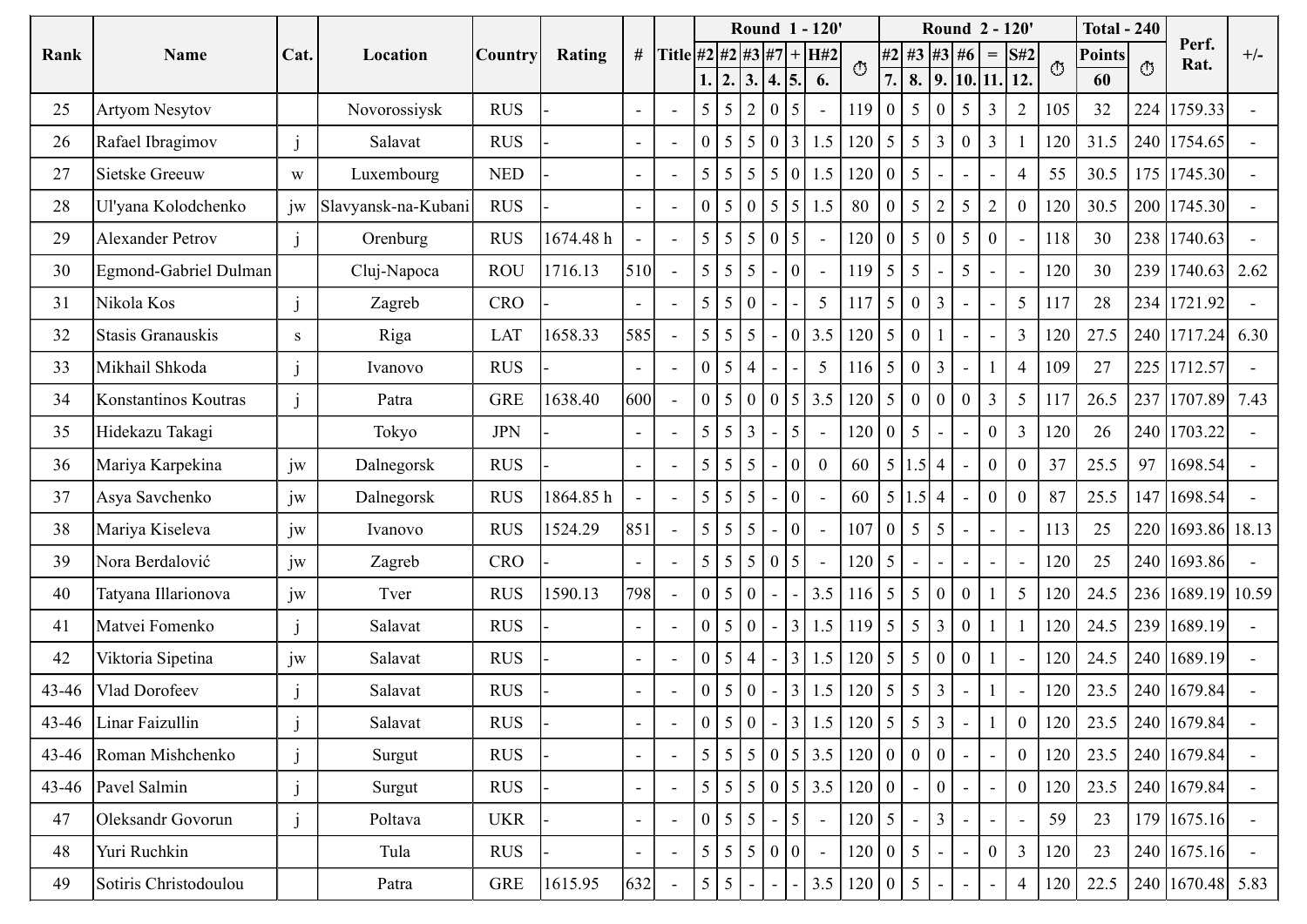| Round 1 - 120'<br>Round 2 - 120'<br><b>Total - 240</b><br>Perf.<br># Title #2 #2 #3 #7 + H#2<br>$#2$ #3 #3 #6<br>Cat.<br>$=$ S#2<br>$+/-$<br>Name<br>Rating<br><b>Points</b><br>Rank<br>Location<br>Country<br>Rat.<br>$\circ$<br>$\circ$<br>O<br>$\overline{7}$ .<br>$\vert 8. \vert 9. \vert 10. \vert 11. \vert 12.$<br>1.  2.  3.  4.  5.<br>6.<br>60<br>174<br>54<br><b>UKR</b><br>$120 \mid 5$<br>3 <sup>1</sup><br>$22\,$<br>1665.81<br>50<br>Nazar Zaporojan<br>Poltava<br>$\Omega$<br>$\overline{5}$<br>$\vert 4 \vert$<br>$\blacksquare$<br>$\sim$<br>$\overline{\phantom{a}}$<br>jw<br>227<br>Aleksandra Porozhnyak<br>$5\overline{)}$<br>$109 \mid 0 \mid 3.5$<br>$\mathbf{0}$<br>118<br>21.5<br>1661.13<br><b>RUS</b><br>5 <sup>5</sup><br>5 3 0 0<br>$\overline{0}$<br>51<br>Orenburg<br>$\sim$<br>$\sim$<br>225<br>$5\overline{)}$<br>5 0 1.5<br>0 1.5<br>120<br>21<br><b>RUS</b><br>$\overline{5}$<br>$\overline{3}$<br>105<br>1656.45<br>52<br>Svyatoslav Ivanov<br>Volgograd<br>$\blacksquare$<br>$\overline{\phantom{a}}$<br>21<br>$5 \mid 5$<br>$\boldsymbol{0}$<br>116<br>235 1656.45<br>1649.00 h<br>$\boldsymbol{0}$<br>53<br>Robert-Tamas Lazin<br><b>ROU</b><br>$\overline{0}$<br>119<br>Cluj-Napoca<br>$\vert 3 \vert 0$<br>5<br>$\sim$<br>659<br>1.5<br>180 1651.78 5.54<br>Tula<br><b>RUS</b><br>1600.00<br>120<br>60<br>20.5<br>54<br>Ivan Molchanov<br>$\pm$ 5 $\pm$<br>$\sim$<br>$\blacksquare$<br>$\blacksquare$<br>563<br>5   5   0   0   0  <br><b>RUS</b><br>$5\overline{)}$<br>120<br>238<br>$1647.10$ -2.69<br>1672.30<br>118<br>20<br>$55-56$<br>Vadim Panuev<br>5<br>$\begin{array}{ c c } \hline 0 \end{array}$<br>$\boldsymbol{0}$<br>Ivanovo<br>S<br>$\sim$<br>$\sim$<br>$\overline{\phantom{a}}$<br>5 <sup>5</sup><br>238<br><b>GRE</b><br>1711.39<br>517<br>$5 \mid 5$<br>118<br>20<br>1647.10<br>$\vert 5 \vert 0 \vert$<br>120<br>$-6.87$<br>55-56<br>Evaggelos Petridis<br>Athens<br>$\bf{0}$<br>$\overline{0}$<br>0<br>$\boldsymbol{0}$<br>S<br>$\overline{\phantom{a}}$<br>$\qquad \qquad -$<br>240 1647.10 - 10.42<br>1744.53<br>Vladimir Nochovnyy<br>Arkhangelsk<br><b>RUS</b><br>487<br>$5 \mid 5 \mid 5 \mid$<br>20<br>$120 \mid 5 \mid$<br>120<br>57<br>$-10$<br>S<br>$\blacksquare$<br>$\sim$<br>$\sim$ .<br>$\blacksquare$<br>$\blacksquare$<br>$\sim$<br>$5 \mid 5 \mid 3 \mid - \mid 5 \mid 1.5$<br>120 0 0 0 <br>$\mathbf{0}$<br>$\mathbf{0}$<br>120<br>19.5<br>240 1642.43<br>58<br>Ochotnica Gorna<br>POL<br>Maciej Nowak<br>$\blacksquare$<br>$\sim$<br>$\sim$ $-$<br><b>RUS</b><br>115<br>19<br>220 1637.75<br>$0 \mid 5 \mid 5 \mid$<br>$105$ 0<br>$\overline{4}$<br>59<br>$\begin{bmatrix} 0 \end{bmatrix}$<br>Ruslan Murtazin<br>5 <sup>1</sup><br>Surgut<br>$\blacksquare$<br>$\sim$<br>5 <sup>5</sup><br>102<br>222 1637.75<br>Yaroslav Zhelunitsyn<br><b>RUS</b><br>$0 \mid 5 \mid 3 \mid 0 \mid 0 \mid$<br>$120$ 0<br>19<br>Yekaterinburg<br>60<br>$5\overline{)}$<br>$\sim$<br>477<br>$\mathbf{0}$<br>120<br>1753.70<br>$0 \mid 5 \mid 0 \mid 0 \mid 0$<br>$120 \mid 5 \mid 5 \mid$<br>19<br>240 1637.75 - 12.40<br>61-62<br>Zdenko Bender<br>CRO<br>Zagreb<br>$\overline{0}$<br>$\boldsymbol{0}$<br>$0 \mid 5 \mid 0 \mid 5 \mid 5$<br>$\overline{0}$<br>120<br>19<br><b>GER</b><br>$120$ 0<br>$\mathfrak{Z}$<br>240 1637.75<br>61-62<br>Helmut Locher<br>Bern<br>$\pm$ 0 $\pm$<br>$\sim$<br>$\sim$<br>$\sim$<br>1.5<br>120   0   0   0<br>233 1614.37<br>jw<br>$0 \mid 5 \mid 5 \mid 0$<br>$\overline{3}$<br><b>RUS</b><br>113<br>16.5<br>Yekaterinburg<br>Elena Makogon<br>63<br>597<br>1642.96<br>$0 \mid 1.5$<br>120<br>240 1614.37 -3.06<br>Kirills Bogdanovičs<br>$120\ 0$<br>$\overline{0}$<br>16.5<br>Riga<br>LAT<br>$\theta$<br>5 4 <br>64<br>$(1.5)^{1}$<br>$\vert 5 \vert 5 \vert 1$<br>$\begin{bmatrix} 0 \\ 0 \end{bmatrix}$<br>90<br>120 1609.69<br><b>RUS</b><br>30<br>16<br>Gleb Palamarchuk<br>Dalnegorsk<br>$\vert 0 \vert$<br>$\mathbf{0}$<br>5 <sup>5</sup><br>$\mathbf{0}$<br>65<br>$\sim$<br>$\overline{0}$<br>120<br>$120 \mid 5$<br>$\boldsymbol{0}$<br><b>RUS</b><br>000005<br>$\overline{0}$<br>16<br>240 1609.69<br>66-67<br>Artur Khabibullin<br>Salavat<br>$\sim$<br>$\boldsymbol{0}$<br>$5 \mid 5 \mid 4 \mid 0$<br>$120$ 0<br>$\overline{0}$<br>120<br>240 1609.69<br><b>RUS</b><br>16<br>66-67<br>Arseniy Silaev<br>Surgut<br>659<br>1600.00<br>99<br>94<br>193 1600.34 0.04<br>Diana-Silvana Petculescu   jw<br><b>ROU</b><br>$\overline{0}$<br>$0 \mid 5 \mid 5$<br>$\mathbf{0}$<br>15<br>Cluj-Napoca<br> 0 0 <br>$\overline{0}$<br>68<br>5 <sup>5</sup><br>$\bf{0}$<br>5 5 0 <br>$119$ 0 0 0 0<br>120<br>239 1600.34<br><b>RUS</b><br>15<br>69<br>Vyacheslav Usov<br>Surgut<br>5<br>$\blacksquare$<br>$5 \mid 5$<br>$120 \mid 5$<br>120<br>15<br>240 1600.34<br><b>RUS</b><br>70<br>Sergey Katkov<br>Tula<br>$\blacksquare$<br>$\sim$<br>$\sim$<br>50<br>0 1.5 <br>90 1595.66<br>$0 \mid 5 \mid 3 \mid 5$<br>$\mathbf{0}$<br>40<br>14.5<br>71<br>Arseniy Laburtsev<br><b>RUS</b><br>Volgograd<br>$\blacksquare$<br>$\sim$<br>514<br>$\mathbf{0}$<br>RUS<br>1712.86<br>$5 \mid 3.5$<br>$\overline{0}$<br>$\overline{0}$<br>14.5<br>240 1595.66 - 12.53<br>72<br>Aleksey Kainov<br>Tula<br>$\begin{bmatrix} 0 & 5 & 0 \end{bmatrix}$<br>120<br>120<br>$\overline{0}$<br>$\overline{a}$<br>0   0   4   5   0<br>$5\overline{)}$<br>45<br>120<br>165<br>1590.99<br>73<br>14<br>Aleksandr Mozgovoy<br><b>RUS</b><br>$\overline{0}$<br>Volgograd<br>$\sim$<br>$\blacksquare$<br>$\sim$ $-$<br>$\sim$<br>5 5 <br>$\mathbf{3}$<br>228<br>1590.99<br>RUS<br>1421.79 h<br>117<br>74<br>111<br>14<br>Vladimir Osipov<br>$\overline{0}$<br>Ivanovo<br>$\sim$<br>$\sim$ |  |  |  |  |  |  |  |  |  |  |  |  |
|------------------------------------------------------------------------------------------------------------------------------------------------------------------------------------------------------------------------------------------------------------------------------------------------------------------------------------------------------------------------------------------------------------------------------------------------------------------------------------------------------------------------------------------------------------------------------------------------------------------------------------------------------------------------------------------------------------------------------------------------------------------------------------------------------------------------------------------------------------------------------------------------------------------------------------------------------------------------------------------------------------------------------------------------------------------------------------------------------------------------------------------------------------------------------------------------------------------------------------------------------------------------------------------------------------------------------------------------------------------------------------------------------------------------------------------------------------------------------------------------------------------------------------------------------------------------------------------------------------------------------------------------------------------------------------------------------------------------------------------------------------------------------------------------------------------------------------------------------------------------------------------------------------------------------------------------------------------------------------------------------------------------------------------------------------------------------------------------------------------------------------------------------------------------------------------------------------------------------------------------------------------------------------------------------------------------------------------------------------------------------------------------------------------------------------------------------------------------------------------------------------------------------------------------------------------------------------------------------------------------------------------------------------------------------------------------------------------------------------------------------------------------------------------------------------------------------------------------------------------------------------------------------------------------------------------------------------------------------------------------------------------------------------------------------------------------------------------------------------------------------------------------------------------------------------------------------------------------------------------------------------------------------------------------------------------------------------------------------------------------------------------------------------------------------------------------------------------------------------------------------------------------------------------------------------------------------------------------------------------------------------------------------------------------------------------------------------------------------------------------------------------------------------------------------------------------------------------------------------------------------------------------------------------------------------------------------------------------------------------------------------------------------------------------------------------------------------------------------------------------------------------------------------------------------------------------------------------------------------------------------------------------------------------------------------------------------------------------------------------------------------------------------------------------------------------------------------------------------------------------------------------------------------------------------------------------------------------------------------------------------------------------------------------------------------------------------------------------------------------------------------------------------------------------------------------------------------------------------------------------------------------------------------------------------------------------------------------------------------------------------------------------------------------------------------------------------------------------------------------------------------------------------------------------------------------------------------------------------------------------------------------------------------------------------------------------------------------------------------------------------------------------------------------------------------------------------------------------------------------------------------------------------------------------------------------------------------------------------------------------------------------------------------------------|--|--|--|--|--|--|--|--|--|--|--|--|
|                                                                                                                                                                                                                                                                                                                                                                                                                                                                                                                                                                                                                                                                                                                                                                                                                                                                                                                                                                                                                                                                                                                                                                                                                                                                                                                                                                                                                                                                                                                                                                                                                                                                                                                                                                                                                                                                                                                                                                                                                                                                                                                                                                                                                                                                                                                                                                                                                                                                                                                                                                                                                                                                                                                                                                                                                                                                                                                                                                                                                                                                                                                                                                                                                                                                                                                                                                                                                                                                                                                                                                                                                                                                                                                                                                                                                                                                                                                                                                                                                                                                                                                                                                                                                                                                                                                                                                                                                                                                                                                                                                                                                                                                                                                                                                                                                                                                                                                                                                                                                                                                                                                                                                                                                                                                                                                                                                                                                                                                                                                                                                                                                                                                        |  |  |  |  |  |  |  |  |  |  |  |  |
|                                                                                                                                                                                                                                                                                                                                                                                                                                                                                                                                                                                                                                                                                                                                                                                                                                                                                                                                                                                                                                                                                                                                                                                                                                                                                                                                                                                                                                                                                                                                                                                                                                                                                                                                                                                                                                                                                                                                                                                                                                                                                                                                                                                                                                                                                                                                                                                                                                                                                                                                                                                                                                                                                                                                                                                                                                                                                                                                                                                                                                                                                                                                                                                                                                                                                                                                                                                                                                                                                                                                                                                                                                                                                                                                                                                                                                                                                                                                                                                                                                                                                                                                                                                                                                                                                                                                                                                                                                                                                                                                                                                                                                                                                                                                                                                                                                                                                                                                                                                                                                                                                                                                                                                                                                                                                                                                                                                                                                                                                                                                                                                                                                                                        |  |  |  |  |  |  |  |  |  |  |  |  |
|                                                                                                                                                                                                                                                                                                                                                                                                                                                                                                                                                                                                                                                                                                                                                                                                                                                                                                                                                                                                                                                                                                                                                                                                                                                                                                                                                                                                                                                                                                                                                                                                                                                                                                                                                                                                                                                                                                                                                                                                                                                                                                                                                                                                                                                                                                                                                                                                                                                                                                                                                                                                                                                                                                                                                                                                                                                                                                                                                                                                                                                                                                                                                                                                                                                                                                                                                                                                                                                                                                                                                                                                                                                                                                                                                                                                                                                                                                                                                                                                                                                                                                                                                                                                                                                                                                                                                                                                                                                                                                                                                                                                                                                                                                                                                                                                                                                                                                                                                                                                                                                                                                                                                                                                                                                                                                                                                                                                                                                                                                                                                                                                                                                                        |  |  |  |  |  |  |  |  |  |  |  |  |
|                                                                                                                                                                                                                                                                                                                                                                                                                                                                                                                                                                                                                                                                                                                                                                                                                                                                                                                                                                                                                                                                                                                                                                                                                                                                                                                                                                                                                                                                                                                                                                                                                                                                                                                                                                                                                                                                                                                                                                                                                                                                                                                                                                                                                                                                                                                                                                                                                                                                                                                                                                                                                                                                                                                                                                                                                                                                                                                                                                                                                                                                                                                                                                                                                                                                                                                                                                                                                                                                                                                                                                                                                                                                                                                                                                                                                                                                                                                                                                                                                                                                                                                                                                                                                                                                                                                                                                                                                                                                                                                                                                                                                                                                                                                                                                                                                                                                                                                                                                                                                                                                                                                                                                                                                                                                                                                                                                                                                                                                                                                                                                                                                                                                        |  |  |  |  |  |  |  |  |  |  |  |  |
|                                                                                                                                                                                                                                                                                                                                                                                                                                                                                                                                                                                                                                                                                                                                                                                                                                                                                                                                                                                                                                                                                                                                                                                                                                                                                                                                                                                                                                                                                                                                                                                                                                                                                                                                                                                                                                                                                                                                                                                                                                                                                                                                                                                                                                                                                                                                                                                                                                                                                                                                                                                                                                                                                                                                                                                                                                                                                                                                                                                                                                                                                                                                                                                                                                                                                                                                                                                                                                                                                                                                                                                                                                                                                                                                                                                                                                                                                                                                                                                                                                                                                                                                                                                                                                                                                                                                                                                                                                                                                                                                                                                                                                                                                                                                                                                                                                                                                                                                                                                                                                                                                                                                                                                                                                                                                                                                                                                                                                                                                                                                                                                                                                                                        |  |  |  |  |  |  |  |  |  |  |  |  |
|                                                                                                                                                                                                                                                                                                                                                                                                                                                                                                                                                                                                                                                                                                                                                                                                                                                                                                                                                                                                                                                                                                                                                                                                                                                                                                                                                                                                                                                                                                                                                                                                                                                                                                                                                                                                                                                                                                                                                                                                                                                                                                                                                                                                                                                                                                                                                                                                                                                                                                                                                                                                                                                                                                                                                                                                                                                                                                                                                                                                                                                                                                                                                                                                                                                                                                                                                                                                                                                                                                                                                                                                                                                                                                                                                                                                                                                                                                                                                                                                                                                                                                                                                                                                                                                                                                                                                                                                                                                                                                                                                                                                                                                                                                                                                                                                                                                                                                                                                                                                                                                                                                                                                                                                                                                                                                                                                                                                                                                                                                                                                                                                                                                                        |  |  |  |  |  |  |  |  |  |  |  |  |
|                                                                                                                                                                                                                                                                                                                                                                                                                                                                                                                                                                                                                                                                                                                                                                                                                                                                                                                                                                                                                                                                                                                                                                                                                                                                                                                                                                                                                                                                                                                                                                                                                                                                                                                                                                                                                                                                                                                                                                                                                                                                                                                                                                                                                                                                                                                                                                                                                                                                                                                                                                                                                                                                                                                                                                                                                                                                                                                                                                                                                                                                                                                                                                                                                                                                                                                                                                                                                                                                                                                                                                                                                                                                                                                                                                                                                                                                                                                                                                                                                                                                                                                                                                                                                                                                                                                                                                                                                                                                                                                                                                                                                                                                                                                                                                                                                                                                                                                                                                                                                                                                                                                                                                                                                                                                                                                                                                                                                                                                                                                                                                                                                                                                        |  |  |  |  |  |  |  |  |  |  |  |  |
|                                                                                                                                                                                                                                                                                                                                                                                                                                                                                                                                                                                                                                                                                                                                                                                                                                                                                                                                                                                                                                                                                                                                                                                                                                                                                                                                                                                                                                                                                                                                                                                                                                                                                                                                                                                                                                                                                                                                                                                                                                                                                                                                                                                                                                                                                                                                                                                                                                                                                                                                                                                                                                                                                                                                                                                                                                                                                                                                                                                                                                                                                                                                                                                                                                                                                                                                                                                                                                                                                                                                                                                                                                                                                                                                                                                                                                                                                                                                                                                                                                                                                                                                                                                                                                                                                                                                                                                                                                                                                                                                                                                                                                                                                                                                                                                                                                                                                                                                                                                                                                                                                                                                                                                                                                                                                                                                                                                                                                                                                                                                                                                                                                                                        |  |  |  |  |  |  |  |  |  |  |  |  |
|                                                                                                                                                                                                                                                                                                                                                                                                                                                                                                                                                                                                                                                                                                                                                                                                                                                                                                                                                                                                                                                                                                                                                                                                                                                                                                                                                                                                                                                                                                                                                                                                                                                                                                                                                                                                                                                                                                                                                                                                                                                                                                                                                                                                                                                                                                                                                                                                                                                                                                                                                                                                                                                                                                                                                                                                                                                                                                                                                                                                                                                                                                                                                                                                                                                                                                                                                                                                                                                                                                                                                                                                                                                                                                                                                                                                                                                                                                                                                                                                                                                                                                                                                                                                                                                                                                                                                                                                                                                                                                                                                                                                                                                                                                                                                                                                                                                                                                                                                                                                                                                                                                                                                                                                                                                                                                                                                                                                                                                                                                                                                                                                                                                                        |  |  |  |  |  |  |  |  |  |  |  |  |
|                                                                                                                                                                                                                                                                                                                                                                                                                                                                                                                                                                                                                                                                                                                                                                                                                                                                                                                                                                                                                                                                                                                                                                                                                                                                                                                                                                                                                                                                                                                                                                                                                                                                                                                                                                                                                                                                                                                                                                                                                                                                                                                                                                                                                                                                                                                                                                                                                                                                                                                                                                                                                                                                                                                                                                                                                                                                                                                                                                                                                                                                                                                                                                                                                                                                                                                                                                                                                                                                                                                                                                                                                                                                                                                                                                                                                                                                                                                                                                                                                                                                                                                                                                                                                                                                                                                                                                                                                                                                                                                                                                                                                                                                                                                                                                                                                                                                                                                                                                                                                                                                                                                                                                                                                                                                                                                                                                                                                                                                                                                                                                                                                                                                        |  |  |  |  |  |  |  |  |  |  |  |  |
|                                                                                                                                                                                                                                                                                                                                                                                                                                                                                                                                                                                                                                                                                                                                                                                                                                                                                                                                                                                                                                                                                                                                                                                                                                                                                                                                                                                                                                                                                                                                                                                                                                                                                                                                                                                                                                                                                                                                                                                                                                                                                                                                                                                                                                                                                                                                                                                                                                                                                                                                                                                                                                                                                                                                                                                                                                                                                                                                                                                                                                                                                                                                                                                                                                                                                                                                                                                                                                                                                                                                                                                                                                                                                                                                                                                                                                                                                                                                                                                                                                                                                                                                                                                                                                                                                                                                                                                                                                                                                                                                                                                                                                                                                                                                                                                                                                                                                                                                                                                                                                                                                                                                                                                                                                                                                                                                                                                                                                                                                                                                                                                                                                                                        |  |  |  |  |  |  |  |  |  |  |  |  |
|                                                                                                                                                                                                                                                                                                                                                                                                                                                                                                                                                                                                                                                                                                                                                                                                                                                                                                                                                                                                                                                                                                                                                                                                                                                                                                                                                                                                                                                                                                                                                                                                                                                                                                                                                                                                                                                                                                                                                                                                                                                                                                                                                                                                                                                                                                                                                                                                                                                                                                                                                                                                                                                                                                                                                                                                                                                                                                                                                                                                                                                                                                                                                                                                                                                                                                                                                                                                                                                                                                                                                                                                                                                                                                                                                                                                                                                                                                                                                                                                                                                                                                                                                                                                                                                                                                                                                                                                                                                                                                                                                                                                                                                                                                                                                                                                                                                                                                                                                                                                                                                                                                                                                                                                                                                                                                                                                                                                                                                                                                                                                                                                                                                                        |  |  |  |  |  |  |  |  |  |  |  |  |
|                                                                                                                                                                                                                                                                                                                                                                                                                                                                                                                                                                                                                                                                                                                                                                                                                                                                                                                                                                                                                                                                                                                                                                                                                                                                                                                                                                                                                                                                                                                                                                                                                                                                                                                                                                                                                                                                                                                                                                                                                                                                                                                                                                                                                                                                                                                                                                                                                                                                                                                                                                                                                                                                                                                                                                                                                                                                                                                                                                                                                                                                                                                                                                                                                                                                                                                                                                                                                                                                                                                                                                                                                                                                                                                                                                                                                                                                                                                                                                                                                                                                                                                                                                                                                                                                                                                                                                                                                                                                                                                                                                                                                                                                                                                                                                                                                                                                                                                                                                                                                                                                                                                                                                                                                                                                                                                                                                                                                                                                                                                                                                                                                                                                        |  |  |  |  |  |  |  |  |  |  |  |  |
|                                                                                                                                                                                                                                                                                                                                                                                                                                                                                                                                                                                                                                                                                                                                                                                                                                                                                                                                                                                                                                                                                                                                                                                                                                                                                                                                                                                                                                                                                                                                                                                                                                                                                                                                                                                                                                                                                                                                                                                                                                                                                                                                                                                                                                                                                                                                                                                                                                                                                                                                                                                                                                                                                                                                                                                                                                                                                                                                                                                                                                                                                                                                                                                                                                                                                                                                                                                                                                                                                                                                                                                                                                                                                                                                                                                                                                                                                                                                                                                                                                                                                                                                                                                                                                                                                                                                                                                                                                                                                                                                                                                                                                                                                                                                                                                                                                                                                                                                                                                                                                                                                                                                                                                                                                                                                                                                                                                                                                                                                                                                                                                                                                                                        |  |  |  |  |  |  |  |  |  |  |  |  |
|                                                                                                                                                                                                                                                                                                                                                                                                                                                                                                                                                                                                                                                                                                                                                                                                                                                                                                                                                                                                                                                                                                                                                                                                                                                                                                                                                                                                                                                                                                                                                                                                                                                                                                                                                                                                                                                                                                                                                                                                                                                                                                                                                                                                                                                                                                                                                                                                                                                                                                                                                                                                                                                                                                                                                                                                                                                                                                                                                                                                                                                                                                                                                                                                                                                                                                                                                                                                                                                                                                                                                                                                                                                                                                                                                                                                                                                                                                                                                                                                                                                                                                                                                                                                                                                                                                                                                                                                                                                                                                                                                                                                                                                                                                                                                                                                                                                                                                                                                                                                                                                                                                                                                                                                                                                                                                                                                                                                                                                                                                                                                                                                                                                                        |  |  |  |  |  |  |  |  |  |  |  |  |
|                                                                                                                                                                                                                                                                                                                                                                                                                                                                                                                                                                                                                                                                                                                                                                                                                                                                                                                                                                                                                                                                                                                                                                                                                                                                                                                                                                                                                                                                                                                                                                                                                                                                                                                                                                                                                                                                                                                                                                                                                                                                                                                                                                                                                                                                                                                                                                                                                                                                                                                                                                                                                                                                                                                                                                                                                                                                                                                                                                                                                                                                                                                                                                                                                                                                                                                                                                                                                                                                                                                                                                                                                                                                                                                                                                                                                                                                                                                                                                                                                                                                                                                                                                                                                                                                                                                                                                                                                                                                                                                                                                                                                                                                                                                                                                                                                                                                                                                                                                                                                                                                                                                                                                                                                                                                                                                                                                                                                                                                                                                                                                                                                                                                        |  |  |  |  |  |  |  |  |  |  |  |  |
|                                                                                                                                                                                                                                                                                                                                                                                                                                                                                                                                                                                                                                                                                                                                                                                                                                                                                                                                                                                                                                                                                                                                                                                                                                                                                                                                                                                                                                                                                                                                                                                                                                                                                                                                                                                                                                                                                                                                                                                                                                                                                                                                                                                                                                                                                                                                                                                                                                                                                                                                                                                                                                                                                                                                                                                                                                                                                                                                                                                                                                                                                                                                                                                                                                                                                                                                                                                                                                                                                                                                                                                                                                                                                                                                                                                                                                                                                                                                                                                                                                                                                                                                                                                                                                                                                                                                                                                                                                                                                                                                                                                                                                                                                                                                                                                                                                                                                                                                                                                                                                                                                                                                                                                                                                                                                                                                                                                                                                                                                                                                                                                                                                                                        |  |  |  |  |  |  |  |  |  |  |  |  |
|                                                                                                                                                                                                                                                                                                                                                                                                                                                                                                                                                                                                                                                                                                                                                                                                                                                                                                                                                                                                                                                                                                                                                                                                                                                                                                                                                                                                                                                                                                                                                                                                                                                                                                                                                                                                                                                                                                                                                                                                                                                                                                                                                                                                                                                                                                                                                                                                                                                                                                                                                                                                                                                                                                                                                                                                                                                                                                                                                                                                                                                                                                                                                                                                                                                                                                                                                                                                                                                                                                                                                                                                                                                                                                                                                                                                                                                                                                                                                                                                                                                                                                                                                                                                                                                                                                                                                                                                                                                                                                                                                                                                                                                                                                                                                                                                                                                                                                                                                                                                                                                                                                                                                                                                                                                                                                                                                                                                                                                                                                                                                                                                                                                                        |  |  |  |  |  |  |  |  |  |  |  |  |
|                                                                                                                                                                                                                                                                                                                                                                                                                                                                                                                                                                                                                                                                                                                                                                                                                                                                                                                                                                                                                                                                                                                                                                                                                                                                                                                                                                                                                                                                                                                                                                                                                                                                                                                                                                                                                                                                                                                                                                                                                                                                                                                                                                                                                                                                                                                                                                                                                                                                                                                                                                                                                                                                                                                                                                                                                                                                                                                                                                                                                                                                                                                                                                                                                                                                                                                                                                                                                                                                                                                                                                                                                                                                                                                                                                                                                                                                                                                                                                                                                                                                                                                                                                                                                                                                                                                                                                                                                                                                                                                                                                                                                                                                                                                                                                                                                                                                                                                                                                                                                                                                                                                                                                                                                                                                                                                                                                                                                                                                                                                                                                                                                                                                        |  |  |  |  |  |  |  |  |  |  |  |  |
|                                                                                                                                                                                                                                                                                                                                                                                                                                                                                                                                                                                                                                                                                                                                                                                                                                                                                                                                                                                                                                                                                                                                                                                                                                                                                                                                                                                                                                                                                                                                                                                                                                                                                                                                                                                                                                                                                                                                                                                                                                                                                                                                                                                                                                                                                                                                                                                                                                                                                                                                                                                                                                                                                                                                                                                                                                                                                                                                                                                                                                                                                                                                                                                                                                                                                                                                                                                                                                                                                                                                                                                                                                                                                                                                                                                                                                                                                                                                                                                                                                                                                                                                                                                                                                                                                                                                                                                                                                                                                                                                                                                                                                                                                                                                                                                                                                                                                                                                                                                                                                                                                                                                                                                                                                                                                                                                                                                                                                                                                                                                                                                                                                                                        |  |  |  |  |  |  |  |  |  |  |  |  |
|                                                                                                                                                                                                                                                                                                                                                                                                                                                                                                                                                                                                                                                                                                                                                                                                                                                                                                                                                                                                                                                                                                                                                                                                                                                                                                                                                                                                                                                                                                                                                                                                                                                                                                                                                                                                                                                                                                                                                                                                                                                                                                                                                                                                                                                                                                                                                                                                                                                                                                                                                                                                                                                                                                                                                                                                                                                                                                                                                                                                                                                                                                                                                                                                                                                                                                                                                                                                                                                                                                                                                                                                                                                                                                                                                                                                                                                                                                                                                                                                                                                                                                                                                                                                                                                                                                                                                                                                                                                                                                                                                                                                                                                                                                                                                                                                                                                                                                                                                                                                                                                                                                                                                                                                                                                                                                                                                                                                                                                                                                                                                                                                                                                                        |  |  |  |  |  |  |  |  |  |  |  |  |
|                                                                                                                                                                                                                                                                                                                                                                                                                                                                                                                                                                                                                                                                                                                                                                                                                                                                                                                                                                                                                                                                                                                                                                                                                                                                                                                                                                                                                                                                                                                                                                                                                                                                                                                                                                                                                                                                                                                                                                                                                                                                                                                                                                                                                                                                                                                                                                                                                                                                                                                                                                                                                                                                                                                                                                                                                                                                                                                                                                                                                                                                                                                                                                                                                                                                                                                                                                                                                                                                                                                                                                                                                                                                                                                                                                                                                                                                                                                                                                                                                                                                                                                                                                                                                                                                                                                                                                                                                                                                                                                                                                                                                                                                                                                                                                                                                                                                                                                                                                                                                                                                                                                                                                                                                                                                                                                                                                                                                                                                                                                                                                                                                                                                        |  |  |  |  |  |  |  |  |  |  |  |  |
|                                                                                                                                                                                                                                                                                                                                                                                                                                                                                                                                                                                                                                                                                                                                                                                                                                                                                                                                                                                                                                                                                                                                                                                                                                                                                                                                                                                                                                                                                                                                                                                                                                                                                                                                                                                                                                                                                                                                                                                                                                                                                                                                                                                                                                                                                                                                                                                                                                                                                                                                                                                                                                                                                                                                                                                                                                                                                                                                                                                                                                                                                                                                                                                                                                                                                                                                                                                                                                                                                                                                                                                                                                                                                                                                                                                                                                                                                                                                                                                                                                                                                                                                                                                                                                                                                                                                                                                                                                                                                                                                                                                                                                                                                                                                                                                                                                                                                                                                                                                                                                                                                                                                                                                                                                                                                                                                                                                                                                                                                                                                                                                                                                                                        |  |  |  |  |  |  |  |  |  |  |  |  |
|                                                                                                                                                                                                                                                                                                                                                                                                                                                                                                                                                                                                                                                                                                                                                                                                                                                                                                                                                                                                                                                                                                                                                                                                                                                                                                                                                                                                                                                                                                                                                                                                                                                                                                                                                                                                                                                                                                                                                                                                                                                                                                                                                                                                                                                                                                                                                                                                                                                                                                                                                                                                                                                                                                                                                                                                                                                                                                                                                                                                                                                                                                                                                                                                                                                                                                                                                                                                                                                                                                                                                                                                                                                                                                                                                                                                                                                                                                                                                                                                                                                                                                                                                                                                                                                                                                                                                                                                                                                                                                                                                                                                                                                                                                                                                                                                                                                                                                                                                                                                                                                                                                                                                                                                                                                                                                                                                                                                                                                                                                                                                                                                                                                                        |  |  |  |  |  |  |  |  |  |  |  |  |
|                                                                                                                                                                                                                                                                                                                                                                                                                                                                                                                                                                                                                                                                                                                                                                                                                                                                                                                                                                                                                                                                                                                                                                                                                                                                                                                                                                                                                                                                                                                                                                                                                                                                                                                                                                                                                                                                                                                                                                                                                                                                                                                                                                                                                                                                                                                                                                                                                                                                                                                                                                                                                                                                                                                                                                                                                                                                                                                                                                                                                                                                                                                                                                                                                                                                                                                                                                                                                                                                                                                                                                                                                                                                                                                                                                                                                                                                                                                                                                                                                                                                                                                                                                                                                                                                                                                                                                                                                                                                                                                                                                                                                                                                                                                                                                                                                                                                                                                                                                                                                                                                                                                                                                                                                                                                                                                                                                                                                                                                                                                                                                                                                                                                        |  |  |  |  |  |  |  |  |  |  |  |  |
|                                                                                                                                                                                                                                                                                                                                                                                                                                                                                                                                                                                                                                                                                                                                                                                                                                                                                                                                                                                                                                                                                                                                                                                                                                                                                                                                                                                                                                                                                                                                                                                                                                                                                                                                                                                                                                                                                                                                                                                                                                                                                                                                                                                                                                                                                                                                                                                                                                                                                                                                                                                                                                                                                                                                                                                                                                                                                                                                                                                                                                                                                                                                                                                                                                                                                                                                                                                                                                                                                                                                                                                                                                                                                                                                                                                                                                                                                                                                                                                                                                                                                                                                                                                                                                                                                                                                                                                                                                                                                                                                                                                                                                                                                                                                                                                                                                                                                                                                                                                                                                                                                                                                                                                                                                                                                                                                                                                                                                                                                                                                                                                                                                                                        |  |  |  |  |  |  |  |  |  |  |  |  |
|                                                                                                                                                                                                                                                                                                                                                                                                                                                                                                                                                                                                                                                                                                                                                                                                                                                                                                                                                                                                                                                                                                                                                                                                                                                                                                                                                                                                                                                                                                                                                                                                                                                                                                                                                                                                                                                                                                                                                                                                                                                                                                                                                                                                                                                                                                                                                                                                                                                                                                                                                                                                                                                                                                                                                                                                                                                                                                                                                                                                                                                                                                                                                                                                                                                                                                                                                                                                                                                                                                                                                                                                                                                                                                                                                                                                                                                                                                                                                                                                                                                                                                                                                                                                                                                                                                                                                                                                                                                                                                                                                                                                                                                                                                                                                                                                                                                                                                                                                                                                                                                                                                                                                                                                                                                                                                                                                                                                                                                                                                                                                                                                                                                                        |  |  |  |  |  |  |  |  |  |  |  |  |
|                                                                                                                                                                                                                                                                                                                                                                                                                                                                                                                                                                                                                                                                                                                                                                                                                                                                                                                                                                                                                                                                                                                                                                                                                                                                                                                                                                                                                                                                                                                                                                                                                                                                                                                                                                                                                                                                                                                                                                                                                                                                                                                                                                                                                                                                                                                                                                                                                                                                                                                                                                                                                                                                                                                                                                                                                                                                                                                                                                                                                                                                                                                                                                                                                                                                                                                                                                                                                                                                                                                                                                                                                                                                                                                                                                                                                                                                                                                                                                                                                                                                                                                                                                                                                                                                                                                                                                                                                                                                                                                                                                                                                                                                                                                                                                                                                                                                                                                                                                                                                                                                                                                                                                                                                                                                                                                                                                                                                                                                                                                                                                                                                                                                        |  |  |  |  |  |  |  |  |  |  |  |  |
|                                                                                                                                                                                                                                                                                                                                                                                                                                                                                                                                                                                                                                                                                                                                                                                                                                                                                                                                                                                                                                                                                                                                                                                                                                                                                                                                                                                                                                                                                                                                                                                                                                                                                                                                                                                                                                                                                                                                                                                                                                                                                                                                                                                                                                                                                                                                                                                                                                                                                                                                                                                                                                                                                                                                                                                                                                                                                                                                                                                                                                                                                                                                                                                                                                                                                                                                                                                                                                                                                                                                                                                                                                                                                                                                                                                                                                                                                                                                                                                                                                                                                                                                                                                                                                                                                                                                                                                                                                                                                                                                                                                                                                                                                                                                                                                                                                                                                                                                                                                                                                                                                                                                                                                                                                                                                                                                                                                                                                                                                                                                                                                                                                                                        |  |  |  |  |  |  |  |  |  |  |  |  |
|                                                                                                                                                                                                                                                                                                                                                                                                                                                                                                                                                                                                                                                                                                                                                                                                                                                                                                                                                                                                                                                                                                                                                                                                                                                                                                                                                                                                                                                                                                                                                                                                                                                                                                                                                                                                                                                                                                                                                                                                                                                                                                                                                                                                                                                                                                                                                                                                                                                                                                                                                                                                                                                                                                                                                                                                                                                                                                                                                                                                                                                                                                                                                                                                                                                                                                                                                                                                                                                                                                                                                                                                                                                                                                                                                                                                                                                                                                                                                                                                                                                                                                                                                                                                                                                                                                                                                                                                                                                                                                                                                                                                                                                                                                                                                                                                                                                                                                                                                                                                                                                                                                                                                                                                                                                                                                                                                                                                                                                                                                                                                                                                                                                                        |  |  |  |  |  |  |  |  |  |  |  |  |
|                                                                                                                                                                                                                                                                                                                                                                                                                                                                                                                                                                                                                                                                                                                                                                                                                                                                                                                                                                                                                                                                                                                                                                                                                                                                                                                                                                                                                                                                                                                                                                                                                                                                                                                                                                                                                                                                                                                                                                                                                                                                                                                                                                                                                                                                                                                                                                                                                                                                                                                                                                                                                                                                                                                                                                                                                                                                                                                                                                                                                                                                                                                                                                                                                                                                                                                                                                                                                                                                                                                                                                                                                                                                                                                                                                                                                                                                                                                                                                                                                                                                                                                                                                                                                                                                                                                                                                                                                                                                                                                                                                                                                                                                                                                                                                                                                                                                                                                                                                                                                                                                                                                                                                                                                                                                                                                                                                                                                                                                                                                                                                                                                                                                        |  |  |  |  |  |  |  |  |  |  |  |  |
|                                                                                                                                                                                                                                                                                                                                                                                                                                                                                                                                                                                                                                                                                                                                                                                                                                                                                                                                                                                                                                                                                                                                                                                                                                                                                                                                                                                                                                                                                                                                                                                                                                                                                                                                                                                                                                                                                                                                                                                                                                                                                                                                                                                                                                                                                                                                                                                                                                                                                                                                                                                                                                                                                                                                                                                                                                                                                                                                                                                                                                                                                                                                                                                                                                                                                                                                                                                                                                                                                                                                                                                                                                                                                                                                                                                                                                                                                                                                                                                                                                                                                                                                                                                                                                                                                                                                                                                                                                                                                                                                                                                                                                                                                                                                                                                                                                                                                                                                                                                                                                                                                                                                                                                                                                                                                                                                                                                                                                                                                                                                                                                                                                                                        |  |  |  |  |  |  |  |  |  |  |  |  |
|                                                                                                                                                                                                                                                                                                                                                                                                                                                                                                                                                                                                                                                                                                                                                                                                                                                                                                                                                                                                                                                                                                                                                                                                                                                                                                                                                                                                                                                                                                                                                                                                                                                                                                                                                                                                                                                                                                                                                                                                                                                                                                                                                                                                                                                                                                                                                                                                                                                                                                                                                                                                                                                                                                                                                                                                                                                                                                                                                                                                                                                                                                                                                                                                                                                                                                                                                                                                                                                                                                                                                                                                                                                                                                                                                                                                                                                                                                                                                                                                                                                                                                                                                                                                                                                                                                                                                                                                                                                                                                                                                                                                                                                                                                                                                                                                                                                                                                                                                                                                                                                                                                                                                                                                                                                                                                                                                                                                                                                                                                                                                                                                                                                                        |  |  |  |  |  |  |  |  |  |  |  |  |
|                                                                                                                                                                                                                                                                                                                                                                                                                                                                                                                                                                                                                                                                                                                                                                                                                                                                                                                                                                                                                                                                                                                                                                                                                                                                                                                                                                                                                                                                                                                                                                                                                                                                                                                                                                                                                                                                                                                                                                                                                                                                                                                                                                                                                                                                                                                                                                                                                                                                                                                                                                                                                                                                                                                                                                                                                                                                                                                                                                                                                                                                                                                                                                                                                                                                                                                                                                                                                                                                                                                                                                                                                                                                                                                                                                                                                                                                                                                                                                                                                                                                                                                                                                                                                                                                                                                                                                                                                                                                                                                                                                                                                                                                                                                                                                                                                                                                                                                                                                                                                                                                                                                                                                                                                                                                                                                                                                                                                                                                                                                                                                                                                                                                        |  |  |  |  |  |  |  |  |  |  |  |  |
|                                                                                                                                                                                                                                                                                                                                                                                                                                                                                                                                                                                                                                                                                                                                                                                                                                                                                                                                                                                                                                                                                                                                                                                                                                                                                                                                                                                                                                                                                                                                                                                                                                                                                                                                                                                                                                                                                                                                                                                                                                                                                                                                                                                                                                                                                                                                                                                                                                                                                                                                                                                                                                                                                                                                                                                                                                                                                                                                                                                                                                                                                                                                                                                                                                                                                                                                                                                                                                                                                                                                                                                                                                                                                                                                                                                                                                                                                                                                                                                                                                                                                                                                                                                                                                                                                                                                                                                                                                                                                                                                                                                                                                                                                                                                                                                                                                                                                                                                                                                                                                                                                                                                                                                                                                                                                                                                                                                                                                                                                                                                                                                                                                                                        |  |  |  |  |  |  |  |  |  |  |  |  |
|                                                                                                                                                                                                                                                                                                                                                                                                                                                                                                                                                                                                                                                                                                                                                                                                                                                                                                                                                                                                                                                                                                                                                                                                                                                                                                                                                                                                                                                                                                                                                                                                                                                                                                                                                                                                                                                                                                                                                                                                                                                                                                                                                                                                                                                                                                                                                                                                                                                                                                                                                                                                                                                                                                                                                                                                                                                                                                                                                                                                                                                                                                                                                                                                                                                                                                                                                                                                                                                                                                                                                                                                                                                                                                                                                                                                                                                                                                                                                                                                                                                                                                                                                                                                                                                                                                                                                                                                                                                                                                                                                                                                                                                                                                                                                                                                                                                                                                                                                                                                                                                                                                                                                                                                                                                                                                                                                                                                                                                                                                                                                                                                                                                                        |  |  |  |  |  |  |  |  |  |  |  |  |
|                                                                                                                                                                                                                                                                                                                                                                                                                                                                                                                                                                                                                                                                                                                                                                                                                                                                                                                                                                                                                                                                                                                                                                                                                                                                                                                                                                                                                                                                                                                                                                                                                                                                                                                                                                                                                                                                                                                                                                                                                                                                                                                                                                                                                                                                                                                                                                                                                                                                                                                                                                                                                                                                                                                                                                                                                                                                                                                                                                                                                                                                                                                                                                                                                                                                                                                                                                                                                                                                                                                                                                                                                                                                                                                                                                                                                                                                                                                                                                                                                                                                                                                                                                                                                                                                                                                                                                                                                                                                                                                                                                                                                                                                                                                                                                                                                                                                                                                                                                                                                                                                                                                                                                                                                                                                                                                                                                                                                                                                                                                                                                                                                                                                        |  |  |  |  |  |  |  |  |  |  |  |  |
|                                                                                                                                                                                                                                                                                                                                                                                                                                                                                                                                                                                                                                                                                                                                                                                                                                                                                                                                                                                                                                                                                                                                                                                                                                                                                                                                                                                                                                                                                                                                                                                                                                                                                                                                                                                                                                                                                                                                                                                                                                                                                                                                                                                                                                                                                                                                                                                                                                                                                                                                                                                                                                                                                                                                                                                                                                                                                                                                                                                                                                                                                                                                                                                                                                                                                                                                                                                                                                                                                                                                                                                                                                                                                                                                                                                                                                                                                                                                                                                                                                                                                                                                                                                                                                                                                                                                                                                                                                                                                                                                                                                                                                                                                                                                                                                                                                                                                                                                                                                                                                                                                                                                                                                                                                                                                                                                                                                                                                                                                                                                                                                                                                                                        |  |  |  |  |  |  |  |  |  |  |  |  |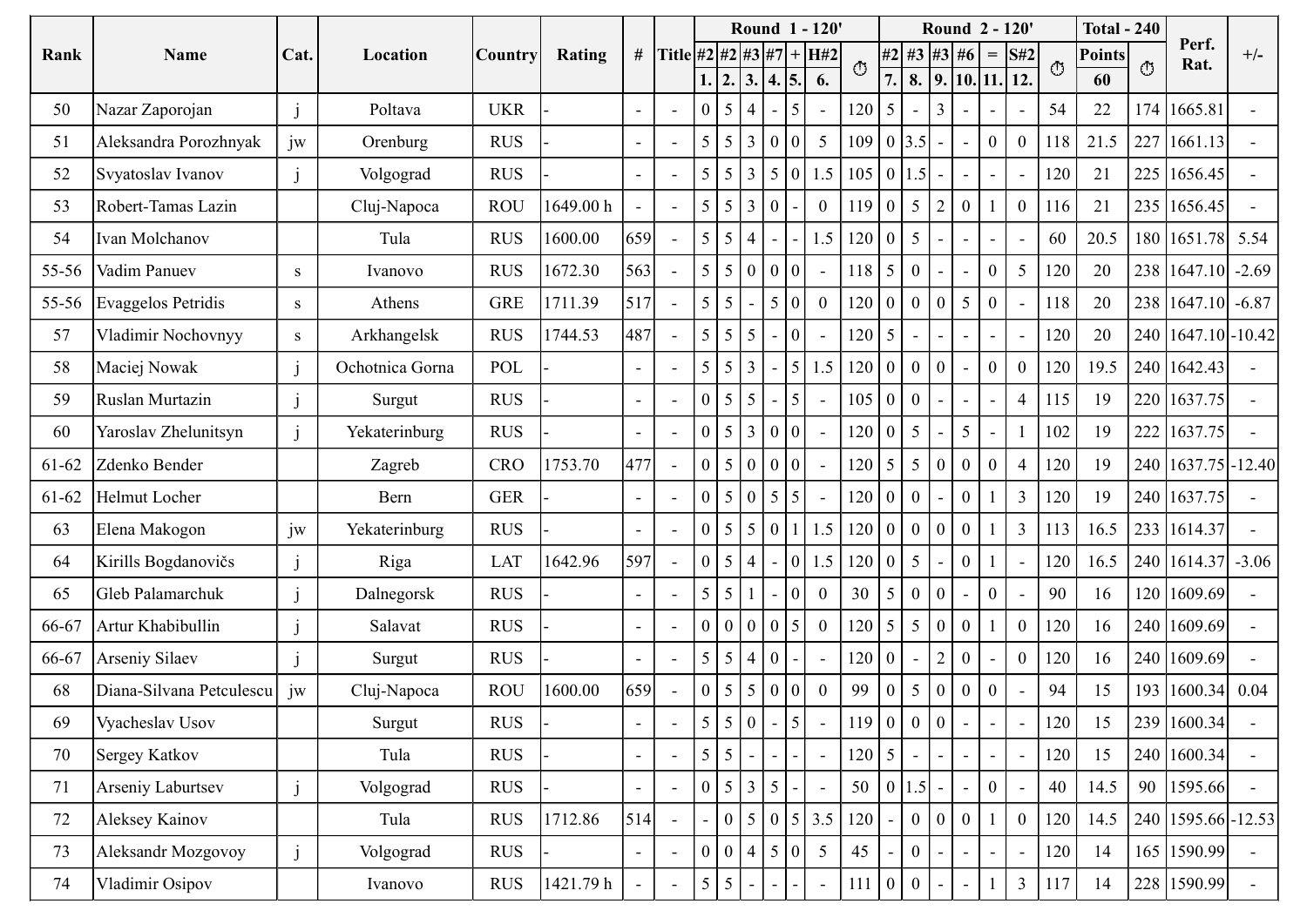| Rank  | Name                   | Cat.    | Location          |             |               |                | # Title #2 #2 #3 #7 + H#2 |                                                 |                 |                   |                 | Round 1 - 120'  |                          |                  |                                  |                | Round 2 - 120'                                                  | $=$ S#2                  |                          |         | <b>Total - 240</b><br><b>Points</b> |         | Perf.                   | $+/-$ |
|-------|------------------------|---------|-------------------|-------------|---------------|----------------|---------------------------|-------------------------------------------------|-----------------|-------------------|-----------------|-----------------|--------------------------|------------------|----------------------------------|----------------|-----------------------------------------------------------------|--------------------------|--------------------------|---------|-------------------------------------|---------|-------------------------|-------|
|       |                        |         |                   | Country     | <b>Rating</b> |                |                           | 1.  2.  3.  4.  5.                              |                 |                   |                 | 6.              | O                        | $\overline{7}$ . |                                  |                | $\#2$ #3 #3 #6<br>$\vert 8. \vert 9. \vert 10. \vert 11. \vert$ |                          | 12.                      | $\circ$ | 60                                  | $\circ$ | Rat.                    |       |
| 75-76 | Damana Fefilova        | jw      | Arkhangelsk       | <b>RUS</b>  | 1586.52 h     |                | $\sim$                    | $5\overline{)}$<br>$\overline{5}$               | $\overline{4}$  | $\overline{0}$    |                 |                 | $120$ 0                  |                  |                                  | $\Omega$       | $\blacksquare$                                                  |                          | $\blacksquare$           | 120     | 14                                  | 240     | 1590.99                 |       |
| 75-76 | Grigoriy Kichev        |         | Arkhangelsk       | <b>RUS</b>  | 1008.67 h     |                | $\sim$                    | 5 <sup>1</sup><br>$\overline{5}$                |                 | $\vert 4 \vert 0$ |                 | $\sim$          | $120$ 0                  |                  | $\begin{array}{c} 0 \end{array}$ |                | $\blacksquare$                                                  |                          | $\overline{\phantom{a}}$ | 120     | 14                                  |         | 240 1590.99             |       |
| 77    | Svetlana Butko         | jw      | Surgut            | <b>RUS</b>  | 1600.00       | 659            | $\sim$                    | $\overline{0}$<br>$\overline{5}$                | $\overline{0}$  | $\vert 0 \vert$   | $\overline{3}$  | $\overline{0}$  | 99                       | 0 3.5            |                                  | $\theta$       | $\boldsymbol{0}$                                                |                          | $\mathbf{2}$             | 96      | 13.5                                | 195     | $1586.31$ -1.46         |       |
| 78    | Darja Dvoeglasova      | jw      | Moscow            | <b>RUS</b>  | 800.91 h      |                | $\sim$                    | $\mathbf{0}$<br>  5                             | $\overline{0}$  | $\vert 0 \vert$   | $\vert 0 \vert$ | $5\overline{)}$ | 87                       | $\overline{0}$   |                                  |                | $\overline{0}$                                                  | $\Omega$                 | $\overline{3}$           | 104     | 13                                  |         | 191 1581.64             |       |
| 79    | <b>Andrey Dashunin</b> |         | Tomsk             | <b>RUS</b>  |               | $\sim$         | $\sim$                    | $\boldsymbol{0}$<br>5 <sup>5</sup>              | $\overline{0}$  |                   | 0               | $\bf{0}$        | $103 \mid 0$             |                  | $\bf{0}$                         |                | 5 <sup>5</sup>                                                  | $\mathfrak{Z}$           | $\overline{0}$           | 116     | 13                                  |         | 219 1581.64             |       |
| 80-81 | Vladimir Fedorov       |         | Saratov           | <b>RUS</b>  | 1600.00       | 659            | $\overline{\phantom{a}}$  | $\overline{0}$<br>$\overline{5}$                | $\overline{3}$  | $\vert 0 \vert$   |                 | $\mathbf{0}$    | 120                      | $\overline{0}$   | $5\overline{)}$                  |                | $\sim$                                                          |                          | $\overline{0}$           | 120     | 13                                  |         | 240 1581.64 -1.96       |       |
| 80-81 | Pavel Khudyakov        |         | Arkhangelsk       | <b>RUS</b>  |               | $\sim$         | $\sim$                    | $\overline{5}$<br>$\overline{5}$                | $\overline{3}$  |                   |                 | $\sim$          | 120                      | 0                | $\theta$                         |                | $\overline{0}$                                                  | $\overline{\phantom{a}}$ | $\overline{\phantom{a}}$ | 120     | 13                                  |         | 240 1581.64             |       |
| 82-83 | Georgia Christodoulou  | jw      | Patra             | ${\tt GRE}$ | 1586.43       | 810            | $\sim$                    | $5   5   0   0   0   1.5   120   0   0   0   0$ |                 |                   |                 |                 |                          |                  |                                  |                |                                                                 | $\mathbf{1}$             | $\overline{0}$           | 120     | 12.5                                |         | $240$   1576.96   -1.01 |       |
| 82-83 | Ľuboš Oravec           |         | <b>Bratislava</b> | SVK         | 1620.37       | 628            |                           | $\vert 0 \vert 5 \vert$                         | $\overline{4}$  | $\sim$            |                 | $-13.5$         | $120 \mid 0 \mid 0$      |                  |                                  |                | $\overline{0}$                                                  | $\sim$                   | $\sim$ .                 | 120     | 12.5                                |         | $240$   1576.96   -4.64 |       |
| 84    | Kirill Setyaev         |         | Surgut            | <b>RUS</b>  |               | $\sim$         | $\sim$                    | $5\overline{)}$                                 | 5 0             |                   |                 |                 | $120$ 0                  |                  |                                  |                | $\overline{0}$                                                  |                          | $\mathbf{0}$             | 119     | 12                                  |         | 239 1572.28             |       |
| 85    | Aleksandr Krivitskiy   |         | Surgut            | <b>RUS</b>  |               |                |                           | $0 \mid 5 \mid 0 \mid 0 \mid 0$                 |                 |                   |                 |                 | $109 \mid 5$             |                  | $\vert 0 \vert$                  |                | $\mathbf{0}$                                                    |                          | $\overline{0}$           | 113     | 11                                  |         | 222 1562.93             |       |
| 86    | Ivan Koryakin          |         | Glazov            | <b>RUS</b>  | 1600.00       | 659            |                           | 0 5                                             |                 | 5 0 0             |                 |                 | $120$ 0                  |                  | $\overline{0}$                   |                | $\omega$                                                        |                          | $\overline{\phantom{a}}$ | 115     | 11                                  |         | $235 1562.93  -3.96$    |       |
| 87-89 | Marian-Vasile Ticala   |         | Cluj-Napoca       | <b>ROU</b>  |               | $\sim$         | $\sim$                    | $\overline{0}$<br>$\overline{5}$                |                 |                   | $\overline{5}$  | $\sim$          | $120$ 0                  |                  | $\begin{array}{c} 0 \end{array}$ |                | $\overline{0}$                                                  |                          | $\blacksquare$           | 120     | 11                                  |         | 240 1562.93             |       |
| 87-89 | Nikolay Zavgorodniy    |         | Maykop            | <b>RUS</b>  |               |                | $\sim$                    | $\overline{0}$<br>$\overline{5}$                |                 | 4 0               | $\vert$ 2       | $\mathbf{0}$    | $120 \mid 0 \mid 0$      |                  |                                  | $\Omega$       | $\overline{0}$                                                  | $\mathbf{0}$             | $\overline{0}$           | 120     | 11                                  |         | 240 1562.93             |       |
| 87-89 | Anna Zolotova          | W       | Tula              | <b>RUS</b>  | 1592.43       | 788            | $\sim$                    | 5 5                                             |                 |                   | 0               |                 | $120$ 0                  |                  | $\sim$                           |                | $\sim$                                                          | $\theta$                 |                          | 120     | 11                                  |         | 240 1562.93 -3.15       |       |
| 90    | Egor Zhukov            |         | Staraya Poltavka  | <b>RUS</b>  |               | $\blacksquare$ | $\sim$                    | $\boldsymbol{0}$                                | 5 0             |                   |                 |                 | $100 \mid 0 \mid 5 \mid$ |                  |                                  |                | $\sim$                                                          |                          | $\overline{\phantom{0}}$ | 80      | 10                                  |         | 180 1553.58             |       |
| 91    | Gleb Nikishin          |         | Novorossiysk      | <b>RUS</b>  |               | $\blacksquare$ | $\sim$                    | $0 \mid 5 \mid 5 \mid 0 \mid 0$                 |                 |                   |                 |                 | $104$ 0                  |                  |                                  |                | $\overline{0}$                                                  | $\mathbf{0}$             |                          | 120     | 10                                  |         | 224 1553.58             |       |
| 92    | Ekaterina Kiseleva     | jw      | Ivanovo           | <b>RUS</b>  | 1563.57       | 839            | $\sim$                    | 5   5   0   0   0                               |                 |                   |                 |                 | $109$ 0 0                |                  |                                  | $\overline{0}$ | $\omega$                                                        | $\mathbf{0}$             |                          | 120     | 10                                  |         | 229 1553.58 -1.07       |       |
| 93    | Evelina Valieva        | $j_{W}$ | Surgut            | <b>RUS</b>  |               |                | $\sim$                    | $\vert 0 \vert$<br>$\overline{5}$               | $\vert 4 \vert$ |                   | 0               | $\overline{0}$  | $117$ 0                  |                  | $\begin{array}{c} 0 \end{array}$ |                |                                                                 |                          | $\overline{0}$           | 119     | 10                                  |         | 236 1553.58             |       |
| 94-97 | Konstantinos Georgiou  |         | Patra             | ${\tt GRE}$ |               | $\sim$         | $\sim$                    | $\mathbf{0}$<br>$\overline{5}$                  |                 |                   |                 |                 | $120 \mid 5$             |                  | $\overline{0}$                   |                | $\mathbf{0}$                                                    |                          | $\blacksquare$           | 120     | 10                                  |         | 240 1553.58             |       |
| 94-97 | Vladislav Khegay       |         | Volgograd         | <b>RUS</b>  |               | $\sim$         | $\sim$                    | $\mathbf{0}$<br>$\overline{5}$                  | $\overline{0}$  | $\overline{5}$    |                 |                 | 120                      |                  |                                  |                | $\sim$                                                          |                          |                          | 120     | 10                                  |         | 240 1553.58             |       |
| 94-97 | Maksim Nikonov         |         | Tula              | <b>RUS</b>  | 1669.03       | 571            | $\sim$                    | $5 \mid 5$                                      |                 |                   |                 |                 | 120                      |                  | $\overline{0}$                   |                | $\sim$                                                          |                          | $\blacksquare$           | 120     | 10                                  |         | 240 1553.58 - 12.34     |       |
| 94-97 | Konstantin Trefilov    |         | Glazov            | <b>RUS</b>  |               | $\sim$ $^{-1}$ | $\sim$                    | $\mathbf{0}$<br>$\overline{5}$                  | $\overline{0}$  | $\overline{5}$    | 0               |                 | $120$ 0                  |                  | $\overline{0}$                   |                | $\mathbf{r}$                                                    |                          | $\overline{0}$           | 120     | 10                                  |         | 240 1553.58             |       |
| 98    | Anastasiya Bazhenova   | jw      | Yekaterinburg     | <b>RUS</b>  |               | $\sim$         | $\sim$                    | 0 0 0                                           |                 |                   |                 | 0 1.5           | $118$ 0 5                |                  |                                  |                | $\blacksquare$                                                  | $\mathbf{0}$             | $\mathfrak{Z}$           | 105     | 9.5                                 |         | 223 1548.90             |       |
| 99    | Oleg Spiridonov        |         | Arkhangelsk       | <b>RUS</b>  |               | $\sim$         | $\sim$                    | $0 \mid 5 \mid 0 \mid 0$                        |                 |                   | 0               | 1.5             | $120$ 0                  |                  | $\overline{0}$                   |                | $\sim$                                                          | $\overline{3}$           | $\overline{0}$           | 120     | 9.5                                 |         | 240 1548.90             |       |
|       |                        |         |                   |             |               |                |                           |                                                 |                 |                   |                 |                 |                          |                  |                                  |                |                                                                 |                          |                          |         |                                     |         |                         |       |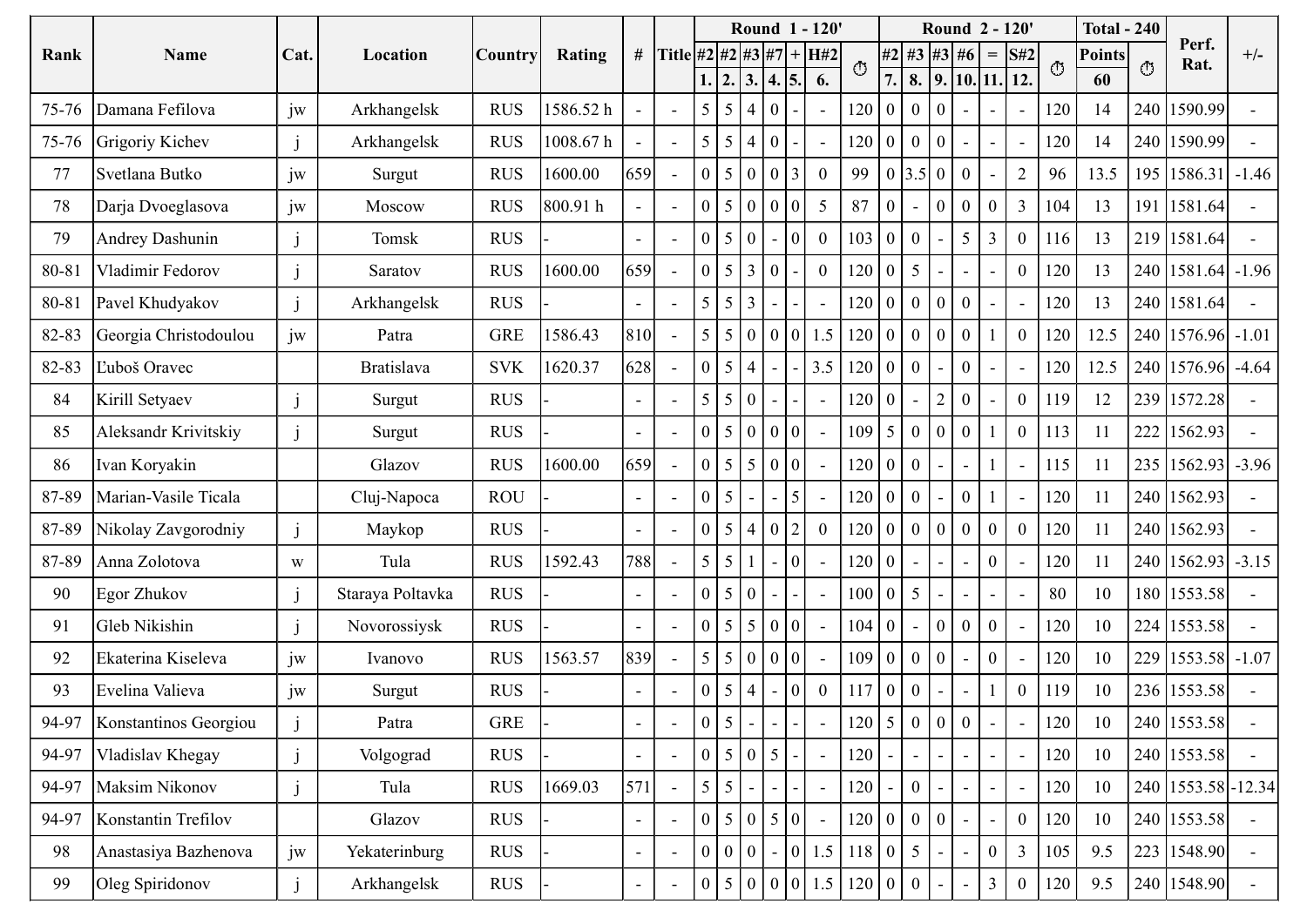|      |                                     |                         |                  |                   |            |                          |                          |                                                              |                   | Round 1 - 120'  |                 |                  |                                         |                                 |                                                                          | Round 2 - 120'   |                                |                          |            | <b>Total - 240</b>  |         |                                  |       |
|------|-------------------------------------|-------------------------|------------------|-------------------|------------|--------------------------|--------------------------|--------------------------------------------------------------|-------------------|-----------------|-----------------|------------------|-----------------------------------------|---------------------------------|--------------------------------------------------------------------------|------------------|--------------------------------|--------------------------|------------|---------------------|---------|----------------------------------|-------|
| Rank | Name                                | Cat.                    | Location         | Country           | Rating     |                          |                          | # Title #2 #2 #3 #7 + H#2                                    |                   |                 |                 |                  | O                                       |                                 | $#2$ #3 #3 #6                                                            |                  |                                | $=$ S#2                  | $\circ$    | <b>Points</b>       | $\circ$ | Perf.<br>Rat.                    | $+/-$ |
|      |                                     |                         | Tomsk            | <b>RUS</b>        |            |                          |                          | 1.  2.  3.  4.  5.                                           | 5 4               |                 |                 | 6.               |                                         | $\overline{7}$ .                | 8.   9.   10.   11.   12.                                                |                  |                                |                          |            | 60<br>9             | 239     |                                  |       |
| 100  | Andrei Baldaev                      |                         |                  |                   |            | $\sim$                   |                          |                                                              |                   |                 |                 |                  | 119                                     |                                 |                                                                          | $\blacksquare$   |                                | $\overline{\phantom{a}}$ | 120        |                     |         | 1544.23                          |       |
|      | 101-102 Andrey Goryainov            |                         | Arkhangelsk      | <b>RUS</b>        | 1600.00    | 659                      | $\sim$                   | $\overline{0}$                                               | $5 \mid 4$        |                 |                 |                  | $120 \quad 0$                           | $\overline{0}$                  |                                                                          | $\blacksquare$   |                                | $\blacksquare$           | 120        | 9                   |         | 240   1544.23   -5.96            |       |
|      | 101-102 Il'dar Kurmangaliev         |                         | Staraya Poltavka | <b>RUS</b>        |            | $\overline{\phantom{a}}$ |                          | $\overline{5}$<br>$\Omega$                                   | $\vert 4 \vert 0$ |                 |                 |                  | $120$ 0                                 | $\cdot$ 1 0 $\cdot$             | $\overline{0}$                                                           |                  |                                | $\overline{\phantom{a}}$ | 120        | 9                   |         | 240 1544.23                      |       |
| 103  | Kirill Kashkin                      |                         | Volgograd        | <b>RUS</b>        |            | $\sim$                   | $\sim$                   | 0 <sup>0</sup>                                               | $\vert$ 2         | $\vert 5 \vert$ |                 | $\sim$           | 115                                     | 1.5                             |                                                                          | $\blacksquare$   |                                | $\overline{\phantom{a}}$ | 50         | 8.5                 | 165     | 1539.55                          |       |
| 104  | Imre Ferenczi                       | S                       | Cluj-Napoca      | <b>ROU</b>        | 1421.79h   |                          | $\sim$                   | $\mathbf{0}$                                                 | $5 \mid 3$        |                 | 10 I            | $\sim$           | 119                                     |                                 |                                                                          | $\blacksquare$   |                                | $\blacksquare$           | 120        | 8                   |         | 239 1534.87                      |       |
| 105  | Anna Antipina                       | jw                      | Tomsk            | <b>RUS</b>        |            | $\sim$                   | $\overline{\phantom{a}}$ | $\theta$                                                     | $\vert 5 \vert 0$ |                 | 10 I            |                  | $120$ 0                                 |                                 | $\bf{0}$<br>0                                                            | $\boldsymbol{0}$ | 3                              | $\overline{\phantom{a}}$ | 120        | 8                   |         | 240 1534.87                      |       |
| 106  | Umberto Di Santo                    |                         | Guardia          | <b>ITA</b>        |            | $\sim$                   |                          | (151)<br>$\theta$                                            |                   | $\overline{0}$  | 101             | $\overline{0}$   | $100$ 0                                 | $\perp$ 0                       |                                                                          | $\sim$           | $\mathbf{0}$                   | $\boldsymbol{0}$         | 120        |                     |         | 220 1525.52                      |       |
| 107  | Sofya Vikulova                      | jw                      | Ivanovo          | RUS               | 1499.28    | 856                      | $\sim$                   | $ 0 5 0 $ - $ 0 1.5 $                                        |                   |                 |                 |                  |                                         |                                 |                                                                          |                  |                                | 77 0 0 0 0 0 0 0 0       | 120        | 6.5                 |         | 197 1520.85 2.31                 |       |
| 108  | Alexey Averkin                      |                         | Tomsk            | <b>RUS</b>        |            | $\sim$ $-$               | $\sim$                   | $0 \mid 5 \mid 0 \mid -$                                     |                   |                 |                 | 1.5              | $\begin{bmatrix} 100 & 0 \end{bmatrix}$ |                                 | $\equiv$ .                                                               | $\omega$ .       | $\sim$                         | $\sim$                   | 120        | 6.5                 |         | 220 1520.85                      |       |
| 109  | Mihail Golov                        |                         | Ivanovo          | <b>RUS</b>        |            | $\sim$                   |                          | $0 \mid 5 \mid 0 \mid$                                       |                   |                 | 0               | $\overline{0}$   |                                         |                                 | 105   0   0   0                                                          | $\mathbf{r}$     |                                | $\mathbf{0}$             | 96         | 6                   |         | 201   1516.17                    |       |
|      | 110-111 Vasilios Kakoulidis         |                         | Patra            | <b>GRE</b>        | 1593.00 na |                          |                          | $0 \mid 5 \mid -$                                            |                   | $\vert 0 \vert$ |                 | $\overline{0}$   | $120$ 0                                 | $(1.0)^+$                       |                                                                          | $\overline{0}$   | $\boldsymbol{0}$               | $\blacksquare$           | 120        | 6                   |         | 240 1516.17 -8.22                |       |
|      | 110-111 $\vert$ Ioan I. Pop         | ${\bf S}$               | Cluj-Napoca      | <b>ROU</b>        | 1612.77    | 635                      |                          | $0 \mid 5 \mid 1 \mid 0 \mid 0 \mid$                         |                   |                 |                 |                  | $120$ 0                                 |                                 | $\overline{0}$                                                           |                  |                                | $\overline{\phantom{a}}$ | 120        | 6                   |         | 240 1516.17 - 10.33              |       |
| 112  | Dmitry Bozhenko                     |                         | Proletarsk       | <b>RUS</b>        |            | $\sim$                   | $\overline{\phantom{a}}$ | $0 \mid 0 \mid -$                                            |                   |                 |                 | $\sim$           | $120 \mid 5 \mid$                       |                                 | $\overline{\phantom{0}}$                                                 | $\blacksquare$   | $\overline{\phantom{a}}$       | $\overline{\phantom{a}}$ | 16         | 5                   |         | 136 1506.82                      |       |
| 113  | Arlslan Ametov                      |                         | Novorossiysk     | <b>RUS</b>        |            |                          |                          | $0 \mid 5 \mid 0 \mid -$                                     |                   |                 |                 |                  | 67                                      | $0 \mid 0$                      |                                                                          | $\blacksquare$   |                                |                          | 120        | $5\overline{)}$     |         | 187 1506.82                      |       |
| 114  | Sergey Asyanov                      |                         | Tomsk            | <b>RUS</b>        |            | $\sim$                   |                          | $0 \mid 0 \mid 5$                                            |                   |                 |                 |                  | 96                                      |                                 |                                                                          | $\sim$           |                                | $\overline{\phantom{a}}$ | 120        | 5                   |         | 216 1506.82                      |       |
| 115  | Ellina Teper                        | jw                      | Saratov          | <b>RUS</b>        |            | $\sim$                   |                          | $0 \mid 5 \mid 0 \mid$                                       |                   |                 | $\vert 0 \vert$ |                  | 101                                     |                                 | 0                                                                        | $\blacksquare$   |                                | $\blacksquare$           | 120        | 5                   |         | 221 1506.82                      |       |
|      | 116-117 Vasiliy Golov               |                         | Ivanovo          | RUS               | 1600.00    | 659                      |                          | $0 \mid 5 \mid 0 \mid 0 \mid 0$                              |                   |                 |                 |                  | 103                                     |                                 | $\begin{bmatrix} 0 & 0 & 0 \end{bmatrix}$                                | $\mathbf{r}$     |                                | $\mathbf{0}$             | 120        | $\overline{5}$      |         | 223 1506.82 -9.96                |       |
|      | 116-117 Darya Krupina               | jw                      | Ivanovo          | <b>RUS</b>        | 1319.55h   |                          |                          | $0 \mid 5 \mid$                                              |                   | $\vert 0 \vert$ |                 | $\boldsymbol{0}$ | 103                                     |                                 |                                                                          |                  |                                |                          | 120        | $\mathfrak{S}$      |         | 223 1506.82                      |       |
| 118  | Nikita Medentsov<br>Svetlana Shkoda |                         | Staraya Poltavka | <b>RUS</b><br>RUS |            | 659                      |                          | $\mathbf{0}$<br>$\pm 151$<br>$0 \mid 5 \mid 0 \mid 0 \mid 0$ | 0                 |                 |                 |                  | $110$ 0<br>111                          | $\begin{matrix} 0 \end{matrix}$ | $\overline{0}$                                                           | $\overline{0}$   |                                |                          | 120<br>120 | $\overline{5}$<br>5 |         | 230 1506.82<br>231 1506.82 -9.96 |       |
| 119  |                                     | $\ensuremath{\text{W}}$ | Ivanovo          |                   | 1600.00    |                          | $\overline{\phantom{a}}$ |                                                              |                   |                 |                 |                  |                                         |                                 |                                                                          |                  |                                | $\blacksquare$           |            |                     |         |                                  |       |
| 120  | Roman Kamardash                     |                         | Ivanovo          | <b>RUS</b>        |            | $\sim$                   | $\sim$                   | $0 \mid 5 \mid 0 \mid$<br>$\overline{5}$                     |                   |                 |                 |                  | 112                                     |                                 | $\vert 0 \vert$<br>$\begin{array}{c} 0 \end{array}$<br>$0 \mid 0 \mid 0$ | $\blacksquare$   | $\overline{0}$<br>$\mathbf{0}$ |                          | 120        | $5\overline{)}$     |         | 232 1506.82                      |       |
| 121  | Daniil Shamov                       |                         | Tomsk            | <b>RUS</b>        |            | $\sim$                   | $\sim$                   |                                                              |                   |                 |                 | $\boldsymbol{0}$ | 116                                     |                                 |                                                                          |                  |                                | $\boldsymbol{0}$         | 120        | $5\overline{)}$     |         | 236 1506.82                      |       |
|      | 122-123 Mariya Krupina              | jw                      | Ivanovo          | <b>RUS</b>        | 1336.59h   |                          | $\sim$                   | $0 \mid 5 \mid 0 \mid$                                       |                   |                 |                 | $\overline{0}$   | 119                                     |                                 |                                                                          | $\sim$           | $\overline{0}$                 |                          | 120        | 5                   |         | 239 1506.82                      |       |
|      | $122 - 123$ Vasiliy Usov            |                         | Surgut           | <b>RUS</b>        |            | $\sim$ $-$               | $\sim$                   | $0 \mid 5 \mid 0$                                            |                   |                 |                 | $\overline{0}$   | 119                                     |                                 |                                                                          | $\blacksquare$   |                                | $\mathbf{0}$             | 120        | $\overline{5}$      |         | 239 1506.82                      |       |
|      | 124-132 Daniil Grahov               |                         | Yekaterinburg    | <b>RUS</b>        |            | $\sim$                   | $\overline{\phantom{a}}$ | 0   0   3   0   0                                            |                   |                 |                 | $\overline{0}$   |                                         |                                 | 120 0 0 0                                                                | $\mathbf{0}$     |                                |                          | 120        | $5\overline{)}$     |         | 240 1506.82                      |       |
|      |                                     |                         |                  |                   |            |                          |                          |                                                              |                   |                 |                 |                  |                                         |                                 |                                                                          |                  |                                |                          |            |                     |         |                                  |       |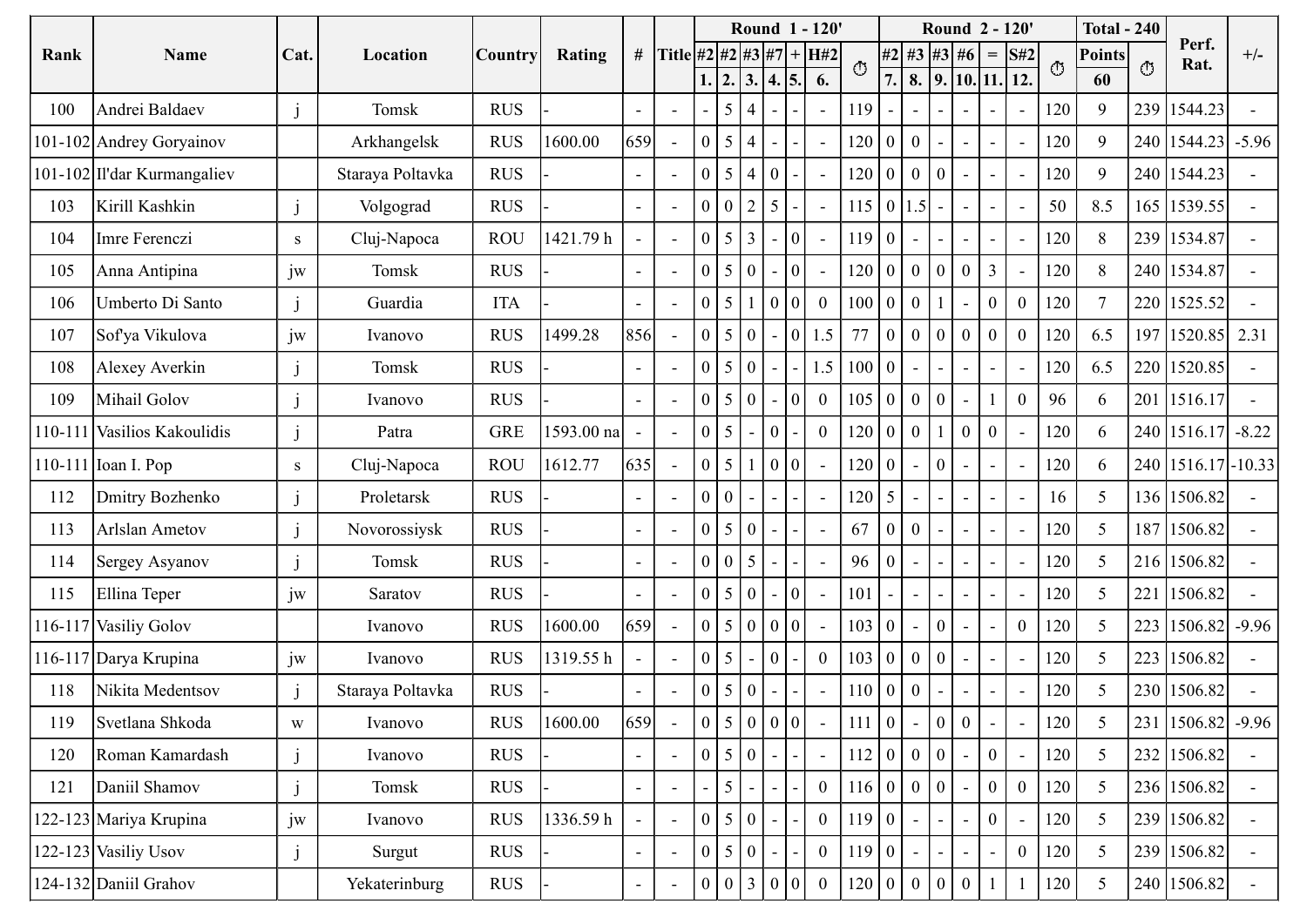|      |                                |      |                  |            |               |            |                           |                 |                                        |                          |              | Round 1 - 120' |         |                       |                                              | Round 2 - 120'   |                          |                          |         | <b>Total - 240</b> |         |                     |       |
|------|--------------------------------|------|------------------|------------|---------------|------------|---------------------------|-----------------|----------------------------------------|--------------------------|--------------|----------------|---------|-----------------------|----------------------------------------------|------------------|--------------------------|--------------------------|---------|--------------------|---------|---------------------|-------|
| Rank | Name                           | Cat. | Location         | Country    | <b>Rating</b> |            | # Title #2 #2 #3 #7 + H#2 |                 |                                        |                          |              |                | O       |                       | $ #2 $ #3   #3   #6   =   S#2                |                  |                          |                          | $\circ$ | <b>Points</b>      | $\circ$ | Perf.<br>Rat.       | $+/-$ |
|      |                                |      |                  |            |               |            |                           |                 | 1.  2.  3.  4.  5.                     |                          |              | 6.             |         | $\overline{7}$ .      | $\mid 8. \mid 9. \mid 10. \mid 11. \mid 12.$ |                  |                          |                          |         | 60                 |         |                     |       |
|      | 124-132 Marina Karaseva        | W    | Tula             | <b>RUS</b> | 1347.95 h     |            | $\sim$                    |                 | $0 \mid 5 \mid 0 \mid 0$               |                          |              |                |         |                       | 120   0   0   0                              | $\omega$         |                          | $\sim$                   | 120     | $\overline{5}$     |         | 240 1506.82         |       |
|      | 124-132 Giovani Kerckhove      | S    | Geel             | <b>BEL</b> | 1597.59h      |            | $\sim$                    |                 | $0 \mid 5 \mid 0 \mid 0$               |                          |              | $\sim$         |         |                       | 120   0   0   0   0                          |                  |                          | $\sim$                   | 120     | $\overline{5}$     |         | 240 1506.82         |       |
|      | 124-132 Ivan Kolesnik          |      | Poltava          | UKR        |               |            | $\sim$                    | $\overline{0}$  | $\vert 5 \vert$                        | 0 <sup>0</sup>           | 0            | $\overline{0}$ |         |                       | $120 \mid 0 \mid 0 \mid 0 \mid 0$            |                  | $\bf{0}$                 | $\boldsymbol{0}$         | 120     | 5                  |         | 240 1506.82         |       |
|      | 124-132 Artem Mironovich       |      | Tomsk            | <b>RUS</b> |               | $\sim$     | $\sim$                    | $0 \mid 5$      |                                        | $\overline{\phantom{a}}$ |              | $\overline{0}$ | $120$ 0 |                       |                                              | $\sim$           | $\overline{\phantom{0}}$ | $\overline{\phantom{a}}$ | 120     | $\mathfrak{S}$     |         | 240 1506.82         |       |
|      | 124-132 Aleksandr Orekhov      |      | Glazov           | <b>RUS</b> |               | $\sim$     | $\sim$                    |                 | $0 \mid 5 \mid 0 \mid 0$               |                          |              | $\sim$         | $120$ 0 |                       |                                              | $\sim$           | $\overline{\phantom{a}}$ | $\sim$                   | 120     | $5\overline{)}$    |         | 240 1506.82         |       |
|      | 124-132 Maksim Al. Selivanov   |      | Orenburg         | <b>RUS</b> |               | $\sim$     | $\sim$                    |                 | 5 0 0                                  |                          |              | $\sim$         |         | $120 \mid 0 \mid 0$   |                                              | $\sim$           |                          | $\overline{0}$           | 120     | $\mathfrak{S}$     |         | 240 1506.82         |       |
|      | 124-132 Mikhail Sysoev         |      | Glazov           | <b>RUS</b> | 1308.19h      | $\sim$ $-$ | $\sim$                    |                 | $0 \mid 5 \mid 0$                      |                          |              | $\overline{0}$ | 120     |                       |                                              | $\sim$           |                          | $\overline{0}$           | 120     | 5                  |         | 240 1506.82         |       |
|      | $124-132$ Roman Voronov        |      | Glazov           | <b>RUS</b> |               | $\sim$ $-$ | $\sim$                    |                 | $ 0 5 0$ -                             |                          |              | $\sim$         |         |                       | 120 0 0 0 0 0                                |                  |                          | $\overline{0}$           | 120     | $\overline{5}$     |         | 240 1506.82         |       |
| 133  | Alexey Osipov                  |      | Ivanovo          | <b>RUS</b> |               | $\sim$ $-$ | $\sim$                    |                 |                                        |                          |              | $\sim$         |         |                       | $120 \mid 0 \mid 0 \mid 0$                   | $\sim$           | $\mathbf{0}$             | $\overline{4}$           | 114     | $\overline{4}$     |         | 234 1497.47         |       |
| 134  | Vera Fomina                    | jw   | Proletarsk       | <b>RUS</b> | 1364.99 h     |            | $\sim$                    |                 | $0$ 0 0                                |                          |              |                | 98 0    |                       |                                              | $\equiv$         |                          |                          | 120     | 2                  |         | 218 1478.76         |       |
| 135  | Dmitry Yurchenko               |      | Poltava          | <b>UKR</b> |               | $\sim$     | $\sim$                    |                 | $0 \mid 0 \mid 0$                      |                          |              |                |         | $120 \mid 0 \mid 1.5$ |                                              | $\blacksquare$   |                          | $\overline{0}$           | 60      | 1.5                |         | 180 1474.08         |       |
| 136  | Andrey Zabolotskiy             |      | Surgut           | <b>RUS</b> |               | $\sim$ $-$ | $\sim$                    |                 |                                        |                          |              | $\overline{0}$ |         | $55 \mid 0 \mid 0$    |                                              | $\overline{0}$   | $\boldsymbol{0}$         | $\boldsymbol{0}$         | 120     |                    |         | 175 1469.41         |       |
|      | 137-138 Sofiya Mazitova        | iw   | Staraya Poltavka | <b>RUS</b> |               | $\sim$     | $\sim$                    |                 | $0 \mid 0 \mid 0$                      |                          |              | $\sim$         | $120$ 0 |                       |                                              | $\blacksquare$   |                          |                          | 80      |                    |         | 200   1469.41       |       |
|      | 137-138 Dmitriy Shishlyannikov |      | Staraya Poltavka | <b>RUS</b> |               | $\sim$     | $\sim$                    |                 |                                        |                          |              |                |         | $80 \mid 0 \mid 0$    |                                              | $\equiv$         |                          |                          | 120     |                    |         | 200   1469.41       |       |
| 139  | Stefan-Aurelian Butuza         |      | Cluj-Napoca      | <b>ROU</b> |               | $\sim$     | $\sim$                    |                 |                                        |                          |              |                |         | 120 0 0               |                                              | $\blacksquare$   | $\overline{0}$           |                          | 84      |                    |         | 204   1469.41       |       |
| 140  | Vladimir Gorobets              |      | Proletarsk       | <b>RUS</b> |               | $\sim$     | $\sim$                    |                 | $\begin{bmatrix} 0 \\ 0 \end{bmatrix}$ |                          |              |                | $100$ 0 |                       | 101                                          | $\blacksquare$   |                          | $\overline{\phantom{a}}$ | $120\,$ |                    |         | 220   1469.41       |       |
| 141  | Daniil Lugovoy                 |      | Tomsk            | <b>RUS</b> |               | $\sim$     | $\sim$                    |                 | $0$ 0 0                                |                          | 0            | $\overline{0}$ |         |                       | $120 \mid 0 \mid 0 \mid 0$                   | $\blacksquare$   |                          | $\overline{0}$           | 107     |                    |         | 227 1469.41         |       |
| 142  | Yuriy Tatekhin                 |      | Surgut           | <b>RUS</b> |               | $\sim$     | $\sim$                    |                 | 000000                                 |                          |              | $\overline{0}$ |         | $120 \mid 0 \mid 0$   |                                              | $\overline{0}$   |                          | $\mathbf{0}$             | 115     |                    |         | 235 1469.41         |       |
| 143  | Marius-Lucian Tatar            |      | Cluj-Napoca      | <b>ROU</b> |               |            | $\sim$                    |                 |                                        |                          |              |                |         | $120$ 0 0             |                                              | $\boldsymbol{0}$ |                          | $\overline{0}$           | 120     |                    |         | 240   1469.41       |       |
|      | 144-166 Makhabat Abdullin      |      | Orenburg         | <b>RUS</b> |               |            | $\sim$                    | $\vert 0 \vert$ |                                        | 0   0   0                |              | $\sim$         | 120     |                       |                                              | $\sim$           |                          | $\overline{\phantom{a}}$ | 120     | $\overline{0}$     |         | 240 1460.06         |       |
|      | 144-166 Aleksey Bazhin         |      | Tomsk            | <b>RUS</b> |               |            | $\sim$                    |                 | 000000                                 |                          |              | $\overline{0}$ | 120     |                       |                                              |                  |                          |                          | 120     | $\overline{0}$     |         | 240 1460.06         |       |
|      | 144-166 Aleksandr Bolgov       |      | Surgut           | <b>RUS</b> |               | $\sim$     | $\sim$                    |                 | $0 \mid 0 \mid 0$                      |                          |              |                |         |                       | $120 \mid 0 \mid 0 \mid 0$                   | $\mathbf{0}$     |                          | $\overline{0}$           | 120     | $\theta$           |         | 240 1460.06         |       |
|      | 144-166 Ivan Dement'yev        |      | Glazov           | <b>RUS</b> |               | $\sim$     | $\sim$                    |                 | 0 0 0 0                                |                          | $\sqrt{101}$ | $\sim$         | $120$ 0 |                       | $\overline{0}$<br>$\overline{0}$             | $\sim$           | $\overline{0}$           |                          | 120     | $\overline{0}$     |         | 240 1460.06         |       |
|      | 144-166 Nikita Drozdov         |      | Tula             | <b>RUS</b> | 1600.00       | 659        | $\sim$                    |                 | $0$ 0 0                                |                          |              | $\sim$         | 120     |                       |                                              | $\sim$           |                          | $\blacksquare$           | 120     | $\overline{0}$     |         | 240 1460.06 - 14.96 |       |
|      | 144-166 Denis Grinchenko       |      | Poltava          | <b>UKR</b> |               | $\sim$ $-$ |                           |                 | 00000                                  |                          |              | $\overline{0}$ | $120$ 0 |                       |                                              | $\blacksquare$   |                          | $\overline{0}$           | 120     | $\overline{0}$     |         | 240 1460.06         |       |
|      |                                |      |                  |            |               |            | $\sim$                    |                 |                                        |                          |              |                |         |                       |                                              |                  |                          |                          |         |                    |         |                     |       |